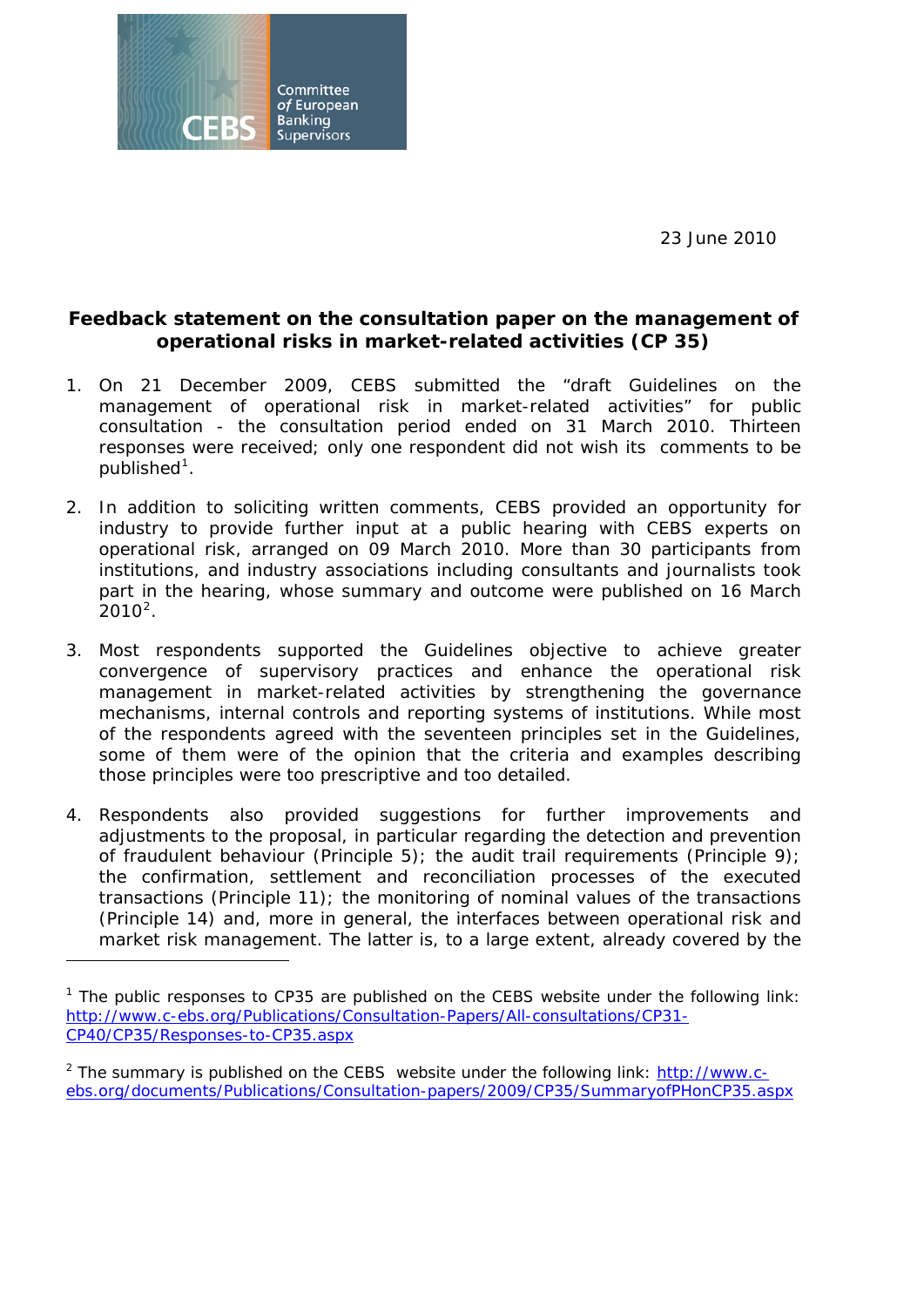Guidelines dealing with the scope of operational risk and operational risk loss, published as part of the "Compendium" on 8 September 2009.

- 5. The consultation paper has been revised on the basis of the comments received, and as a result of input at the public hearing. The revised consultation paper has adopted a significant number of suggestions put forward for the topics under consultation. However, in consideration of the substantial feedback provided by the respondents, CEBS decided on a second consultation period of one month in line with its consultation practices.<sup>[3](#page-1-0)</sup> The second round of consultation aims to receive feedback on the main aspects of the consultative document, which had been amended by CEBS in response to industry requests, but will not entertain topics which were not commented on in the previous round or are considered to be of minor importance.
- 6. In the Annex, a feedback table is provided which gives a detailed description of the comments received and CEBS´s responses to them.

 $\overline{a}$ 

<span id="page-1-0"></span><sup>&</sup>lt;sup>3</sup> The consultation practices are published under the following link: [http://www.c-ebs.org/getdoc/eed60d2e-](http://www.c-ebs.org/getdoc/eed60d2e-5caf-494f-9422-2467ba1e4bbb/20080805_CP01rev.aspx)[5caf-494f-9422-2467ba1e4bbb/20080805\\_CP01rev.aspx](http://www.c-ebs.org/getdoc/eed60d2e-5caf-494f-9422-2467ba1e4bbb/20080805_CP01rev.aspx)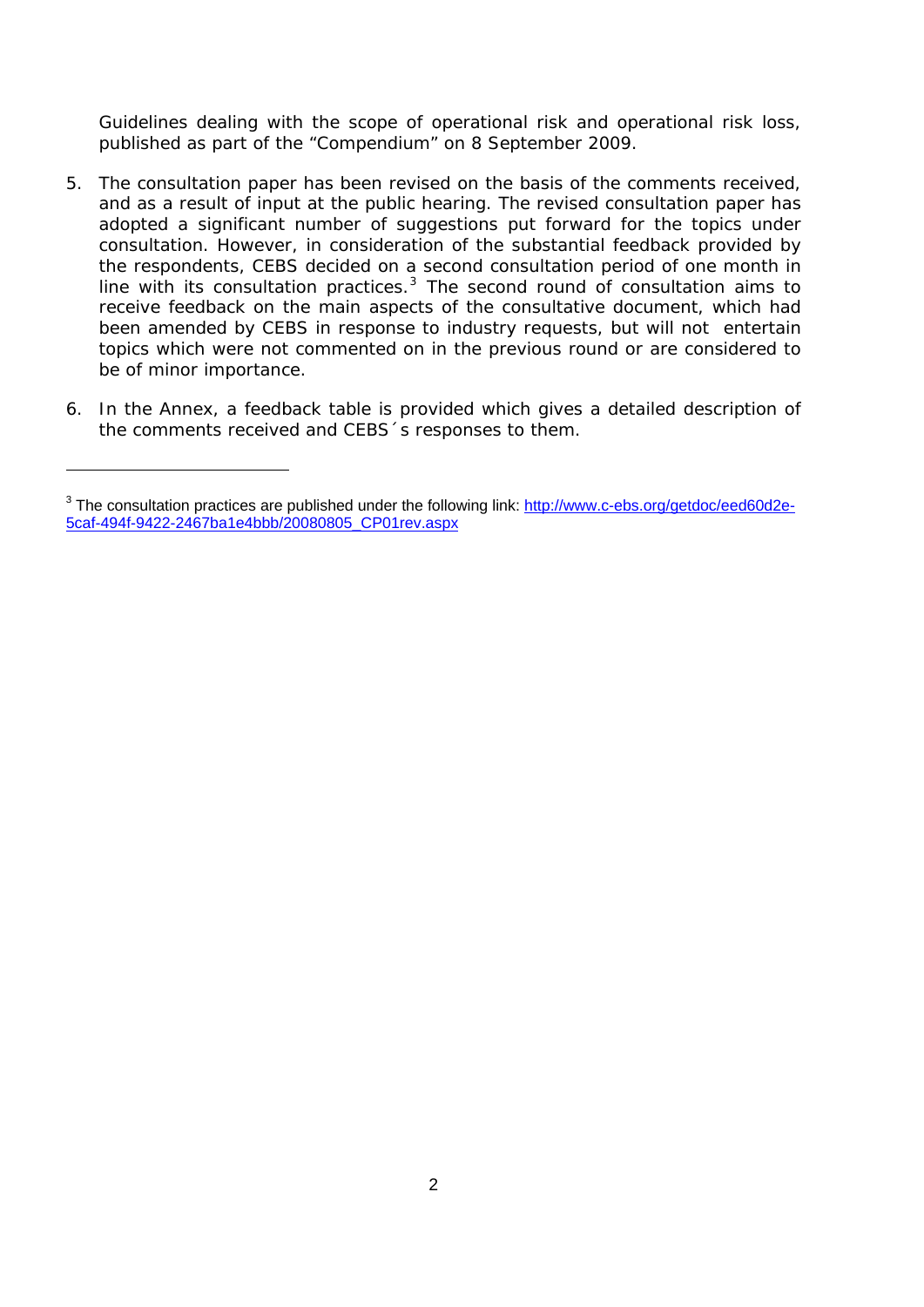## **Feedback table on CP35: analysis of the public responses and suggested amendments**

The first column of the feedback table makes reference to the terminology and paragraph numbering used in the original CP35. The last column refers to the terminology and paragraph numbering as in the final guidelines; where the paragraphs have been re-numbered or newly numbered, this has been made clear.

| <b>CP35</b>               | <b>Summary of comments received</b>                                                                                                                                                    | <b>CEBS's response</b>                                                                                                                                                                                                                                                                                     | <b>Amendments</b><br>to the<br>proposals set<br>out in CP35 |  |  |
|---------------------------|----------------------------------------------------------------------------------------------------------------------------------------------------------------------------------------|------------------------------------------------------------------------------------------------------------------------------------------------------------------------------------------------------------------------------------------------------------------------------------------------------------|-------------------------------------------------------------|--|--|
|                           | Guidelines on operational risk management in market-related activities                                                                                                                 |                                                                                                                                                                                                                                                                                                            |                                                             |  |  |
| 1. Introduction           |                                                                                                                                                                                        |                                                                                                                                                                                                                                                                                                            |                                                             |  |  |
| General<br><b>Comment</b> | Two respondents required a further consultation<br>period.                                                                                                                             | published CEBS<br>The<br>consultation  <br>procedures include the possibility of a<br>consultation<br>second<br>period.<br>The<br>comments have, to a large extent, been<br>accommodated. As some substantial<br>issues have been raised, CEBS will<br>grant a second consultation period of<br>one month. | Comment<br>accommodated                                     |  |  |
| General<br>comment        | Respondents asked that it be stated<br>in the<br>guidelines that national requirements also have to<br>be fulfilled. Those may not be consistent with the<br>proposed CEBS guidelines. | The establishment of a harmonised<br>regulatory framework is one of the<br>objectives of the guidelines.<br>The<br>guidelines need to be implemented by<br>the supervisory authorities in a "comply                                                                                                        | No change                                                   |  |  |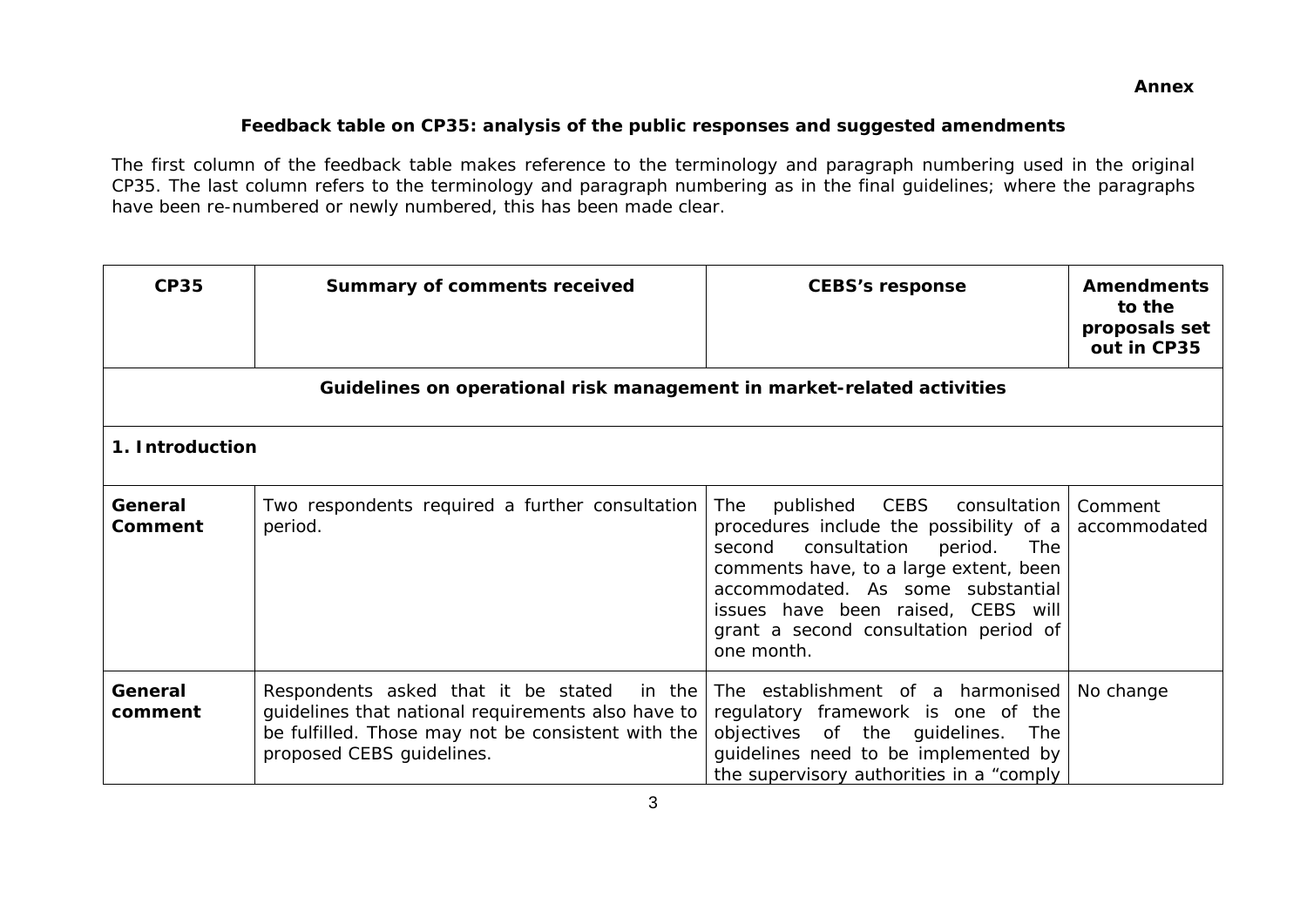|                    |                                                                                                                                                                                                                                                   | or explain" approach, taking also into<br>account the national specifics. This<br>ensures that the applicable regulatory<br>framework is consistent with the<br>national legislative framework.                                                                                                                                                                                                                                                                                                                                                                                                                                                                                                                                                                               |                                                                        |
|--------------------|---------------------------------------------------------------------------------------------------------------------------------------------------------------------------------------------------------------------------------------------------|-------------------------------------------------------------------------------------------------------------------------------------------------------------------------------------------------------------------------------------------------------------------------------------------------------------------------------------------------------------------------------------------------------------------------------------------------------------------------------------------------------------------------------------------------------------------------------------------------------------------------------------------------------------------------------------------------------------------------------------------------------------------------------|------------------------------------------------------------------------|
| General<br>comment | Some respondents perceived the level of detail as<br>being too high, so that the guidelines were<br>regarded as too prescriptive. The guidelines<br>should be reviewed with the aim of better<br>differentiating between principles and examples. | guidelines<br>The<br>reviewed<br>were<br>considering<br>the<br>detailed<br>more<br>comments.                                                                                                                                                                                                                                                                                                                                                                                                                                                                                                                                                                                                                                                                                  | See comments<br>regarding the<br>single<br>paragraphs                  |
| General<br>comment | Respondents asked that the guidelines<br>be<br>restricted to operational risk management as the<br>tasks contained in the principles and explanations<br>are sometimes also directed to the management<br>of market risk.                         | Some boundary issues may also exist<br>regarding the processes or systems in<br>market-related activities which are used<br>to manage market risk positions in a<br>way that also prevents operational risks<br>from occurring. As a result, a distinct<br>separation of risk management tasks<br>among different risk types is not<br>possible. However, the guidelines on<br>the Scope of Operational Risk and<br>Operational Risk Loss (CEBS paper<br>published in September 2009, labelled<br>as the "Compendium"), which provide<br>detailed guidance on the boundaries<br>between operational risk and market<br>risk, may help in clarifying the object of<br>operational risk in market-related<br>activities, hence to better position the<br>scope of this document | New Para 7 and<br>9 added<br>and<br>renumbered<br>8<br>Para<br>amended |
| General<br>comment | Respondents asked for clarification as to whether<br>the guidelines apply only to larger banks and<br>whether smaller institutions need to implement all                                                                                          | The guidelines are applied in the spirit<br>of the principle of proportionality.<br>Smaller and less complex institutions                                                                                                                                                                                                                                                                                                                                                                                                                                                                                                                                                                                                                                                     | Footnote added<br>to renumbered<br>Para 10 (old                        |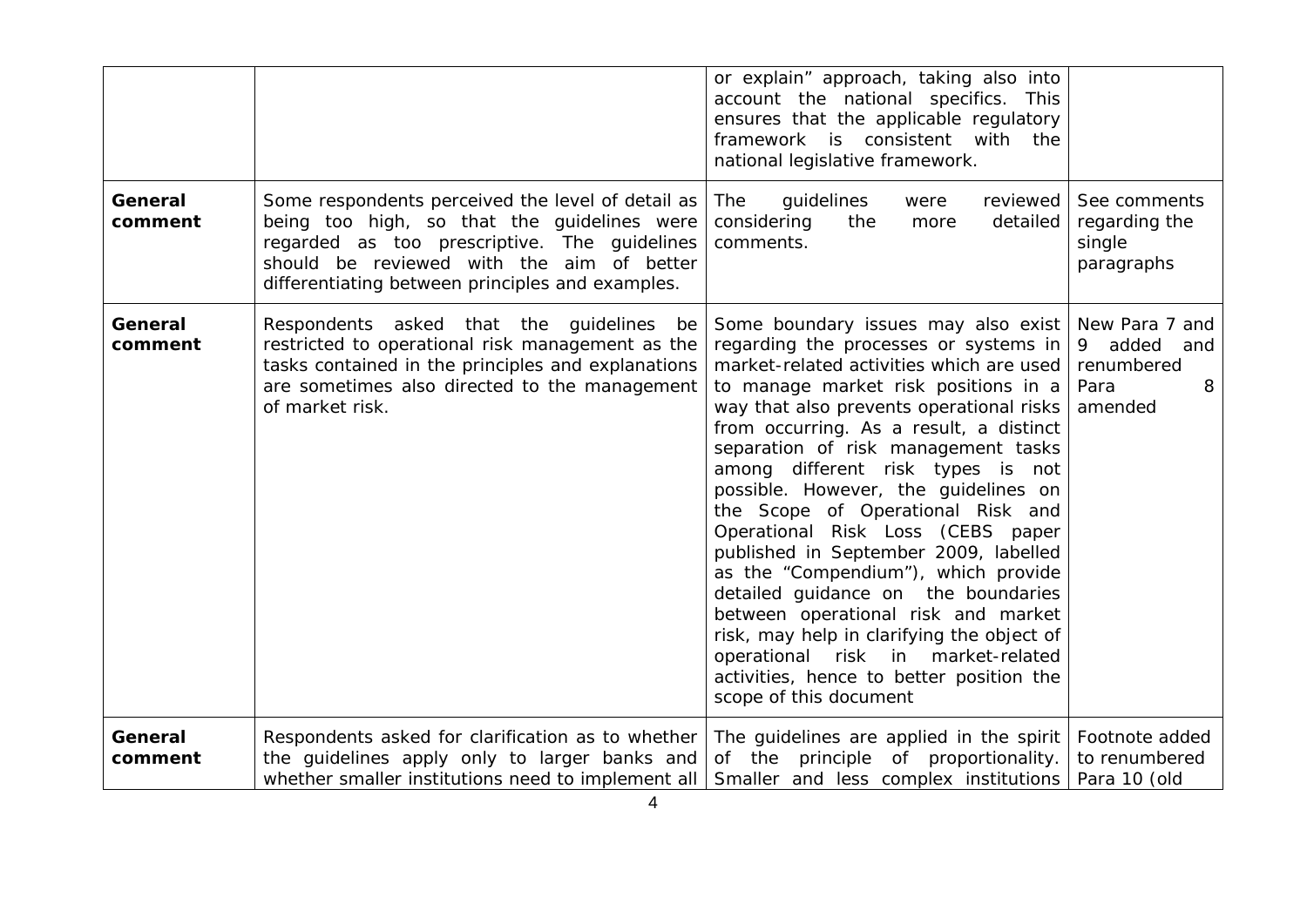|                    | measures contained in the document.                                                                                                                                                                                                                                                                                                         | may have more leeway in implementing<br>the guidelines in a less sophisticated<br>way.                                                                                                                                                                                                                                                                                                                                                                                                                                                                                                                                                                                                                                                              | Para 8)   |
|--------------------|---------------------------------------------------------------------------------------------------------------------------------------------------------------------------------------------------------------------------------------------------------------------------------------------------------------------------------------------|-----------------------------------------------------------------------------------------------------------------------------------------------------------------------------------------------------------------------------------------------------------------------------------------------------------------------------------------------------------------------------------------------------------------------------------------------------------------------------------------------------------------------------------------------------------------------------------------------------------------------------------------------------------------------------------------------------------------------------------------------------|-----------|
| General<br>comment | "In order for these guidelines to be effective in<br>global institutions they will need to be deployed<br>across all regions; this will require the<br>engagement of supervisors, both home and host,<br>outside of the EU. We would welcome clarification<br>on the extent to which this has been undertaken<br>and the response received" | It is in the interest of the institutions<br>themselves<br>implement<br>to<br>sound<br>governance arrangements. CEBS, as<br>well as other regulatory bodies, is<br>working on enhancements of corporate<br>governance standards. As a result of<br>the consultation, CEBS is confident that<br>the guidelines reflect sound practices<br>regarding this matter and accordingly<br>do not create an undue implementation<br>burden.                                                                                                                                                                                                                                                                                                                  | No change |
|                    |                                                                                                                                                                                                                                                                                                                                             | Committee's<br>Standard<br>The T<br>Basel<br>Implementation Group on Operational<br>Risk (SIGOR), -which shares quite a<br>few members with the respective CEBS<br>working group - was furnished with<br>CP35. The document<br>spells<br>out<br>supervisory expectations regarding the<br>matter of corporate governance in the<br>field of market related activities.<br>However, CEBS guidelines are neither<br>directives nor regulations; they are<br>implemented by national supervisory<br>authorities. The issue of whether the<br>corporate governance arrangements<br>are sufficient or not will be assessed in<br>Supervisory<br>Review<br>Process.<br>the<br>Results of this will be discussed in<br>colleges; those also include non-EU |           |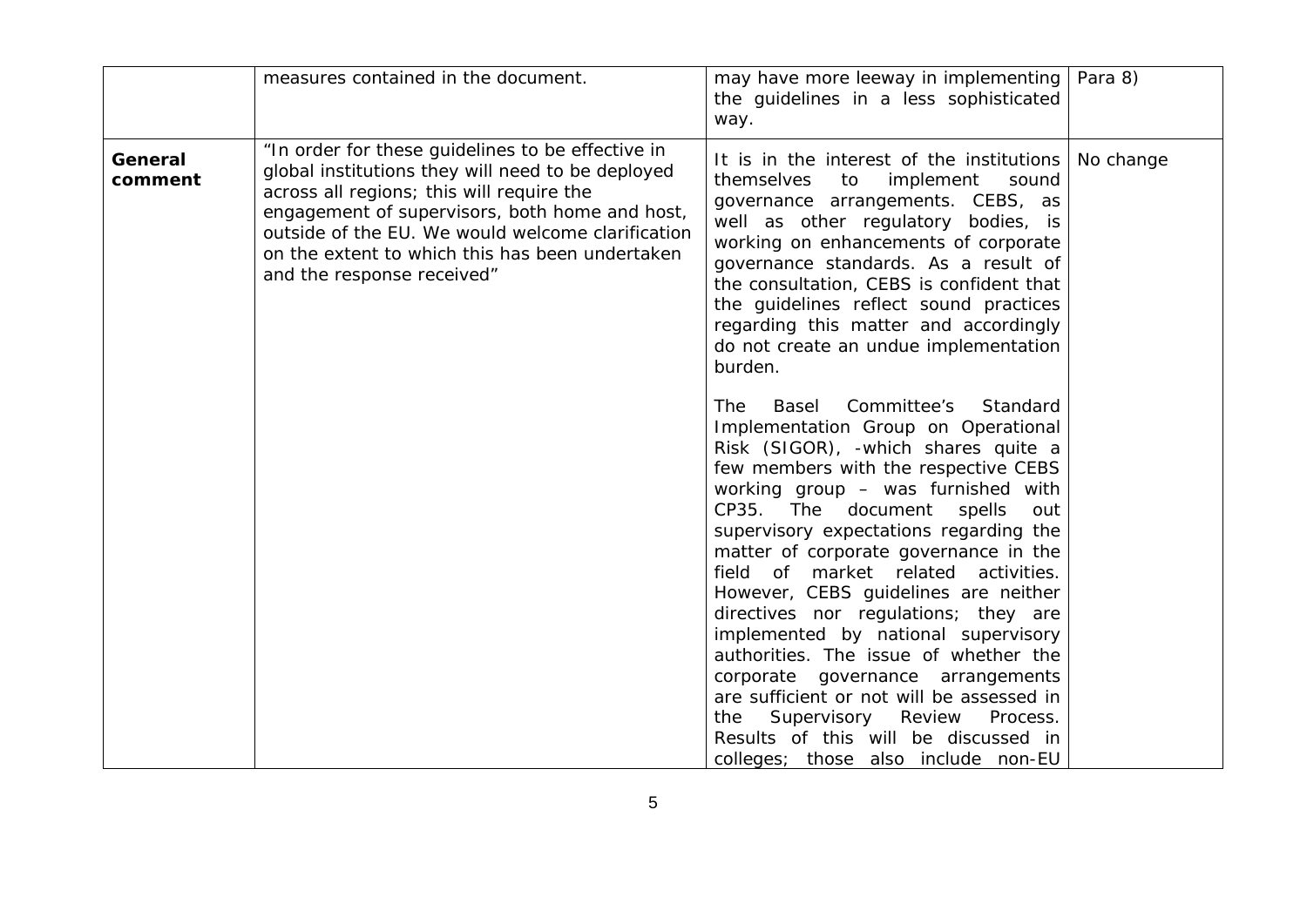|                    |                                                                                                                                                                                                                            | authorities.                                                                                                                                                                                                                                                                                                                                                                                                                                                                       |           |
|--------------------|----------------------------------------------------------------------------------------------------------------------------------------------------------------------------------------------------------------------------|------------------------------------------------------------------------------------------------------------------------------------------------------------------------------------------------------------------------------------------------------------------------------------------------------------------------------------------------------------------------------------------------------------------------------------------------------------------------------------|-----------|
| General<br>comment | It was suggested that the paper be structured<br>along the concept of the three lines of defence, to<br>stress the role of risk control and to elaborate<br>more on the new product approval process.                      | The guidelines focus on operational risk<br>management<br>market-related<br>in<br>activities.<br><b>Broader</b><br>guidelines<br>on<br>internal governance, including the new<br>product approval process are contained<br>in the CEBS guidelines on Supervisory<br>Review Process and also in the High<br>Level Principles on Risk Management.<br>CEBS plans to publish a consultation<br>paper containing a comprehensive<br>guidebook on internal governance<br>around yearend. | No change |
| General<br>comment | Respondents commented that a clarification of<br>market-related activities - possibly in connection<br>with specific products or transactions - would be<br>helpful for the practical implementation of the<br>principles. | Given the dynamic development of<br>products, the creation of an exhaustive<br>list is not possible. In addition, the type<br>of market-related activities also differs<br>from institution to institution with<br>and<br>regard<br>to<br>size<br>complexity.<br>Accordingly, CEBS deliberately did not<br>include such definitions.                                                                                                                                               | No change |
| General<br>comment | Respondents asked that the legal basis and the<br>matter of the relevant competent authority be<br>clarified.                                                                                                              | In respect of market-related activities,<br>not only is Article 22 of the CRD<br>applicable, but also the MiFID and other<br>directives. While EU regulations are<br>directly applicable, directives need to<br>be implemented by the member states.<br>The level 3 guidelines as provided, do<br>not constitute either a directive or a<br>direct applicable regulation, rather,<br>they will be implemented and applied<br>by the supervisory authorities in line                | No change |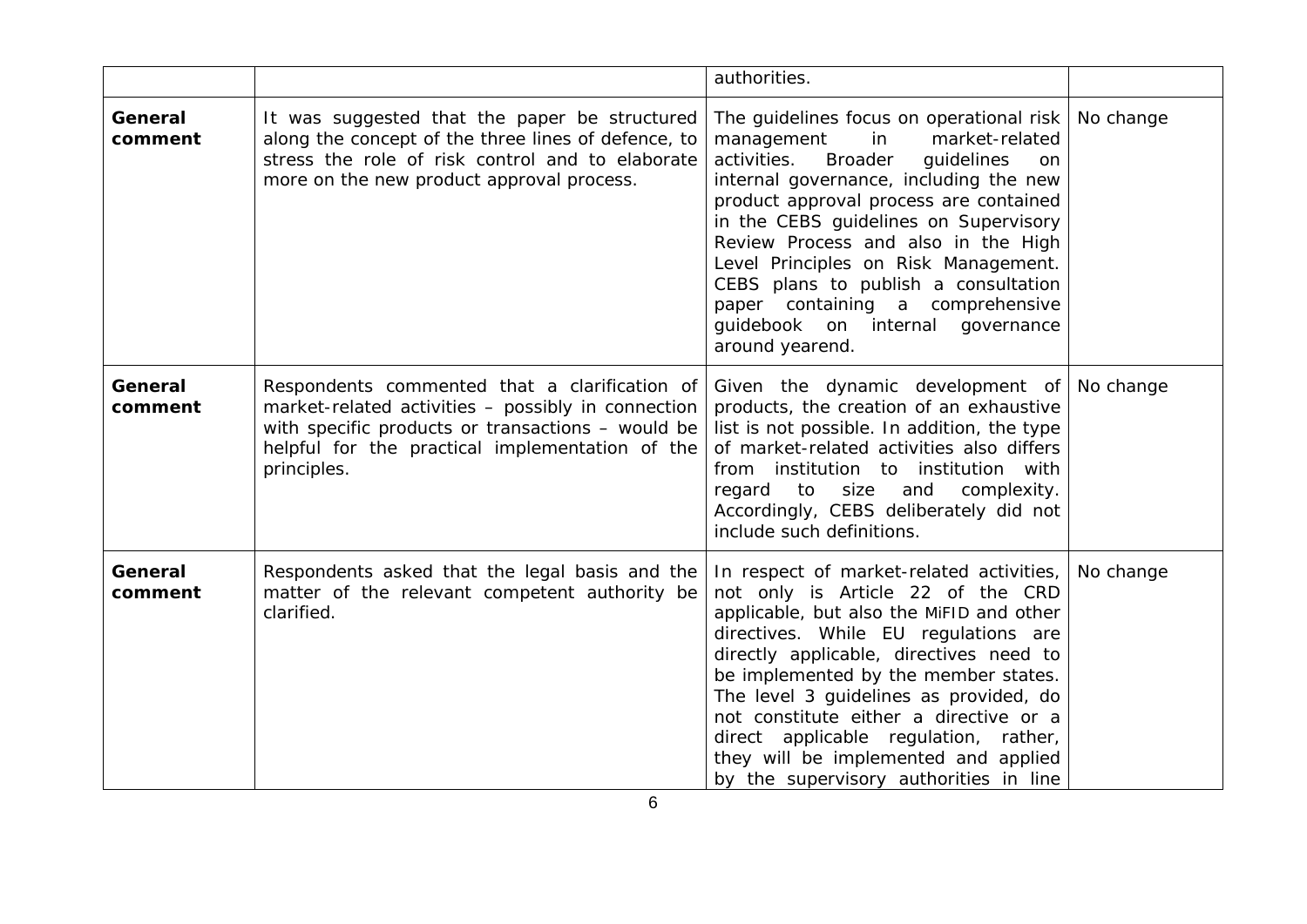|              |                                                                                                                                                                                                   | with other regulatory requirements. As<br>a result, with regard to some specific<br>issues (e.g. the recording of phone<br>calls) institutions also have to comply<br>with host legislation which can be<br>stricter than the home regulation.                                                                                                                                                          |                                                                                |
|--------------|---------------------------------------------------------------------------------------------------------------------------------------------------------------------------------------------------|---------------------------------------------------------------------------------------------------------------------------------------------------------------------------------------------------------------------------------------------------------------------------------------------------------------------------------------------------------------------------------------------------------|--------------------------------------------------------------------------------|
| 1            | Respondents asked CEBS to specify that the<br>wording "every credit institution" clearly applies<br>to all types of financial institutions including<br>investment banks                          | Paragraph 1 quotes Article 22 of the<br>directive 2006/48/EC, the guidelines<br>apply to all institutions to which this<br>article applies, this includes credit<br>institutions and investment firms (see<br>also directive 2006/49/EEC)                                                                                                                                                               | No change.                                                                     |
| $\mathbf{2}$ | Respondents said that "human error should be<br>included in operational risk events"                                                                                                              | This is already included in the definition<br>of operational risk (Article 4 dir<br>2006/48/EC). However a reference to<br>"people" as drivers of operational risk<br>was included in new Para 7.                                                                                                                                                                                                       | <b>New</b><br>Para<br>$\overline{7}$<br>added<br>and<br>document<br>renumbered |
| $\mathbf{2}$ | Comments were made to the effect that the<br>statement that banks have<br>"overlooked<br>the<br>importance of operational risk" does not take into<br>account what actually happened in practice. | In the past, some major operational<br>risk events in market-related activities<br>occurred. The analysis of those showed<br>that the level of operational risk<br>management in those areas was not<br>sufficient. This might not have been the<br>case for all institutions. However some<br>institutions<br>clearly<br>have not fully<br>recognised<br>the<br>importance<br>Οf<br>operational risks. | Para<br>$\overline{2}$<br>amended                                              |
| 3            | It was suggested that the governance and<br>operational risk events specifically mentioned<br>should be elaborated on in more detail.                                                             | The guidelines aim to provide general<br>principles on appropriate operational<br>risk management in market-related<br>areas. Even if detailed examples were                                                                                                                                                                                                                                            | Para<br>3<br>amended                                                           |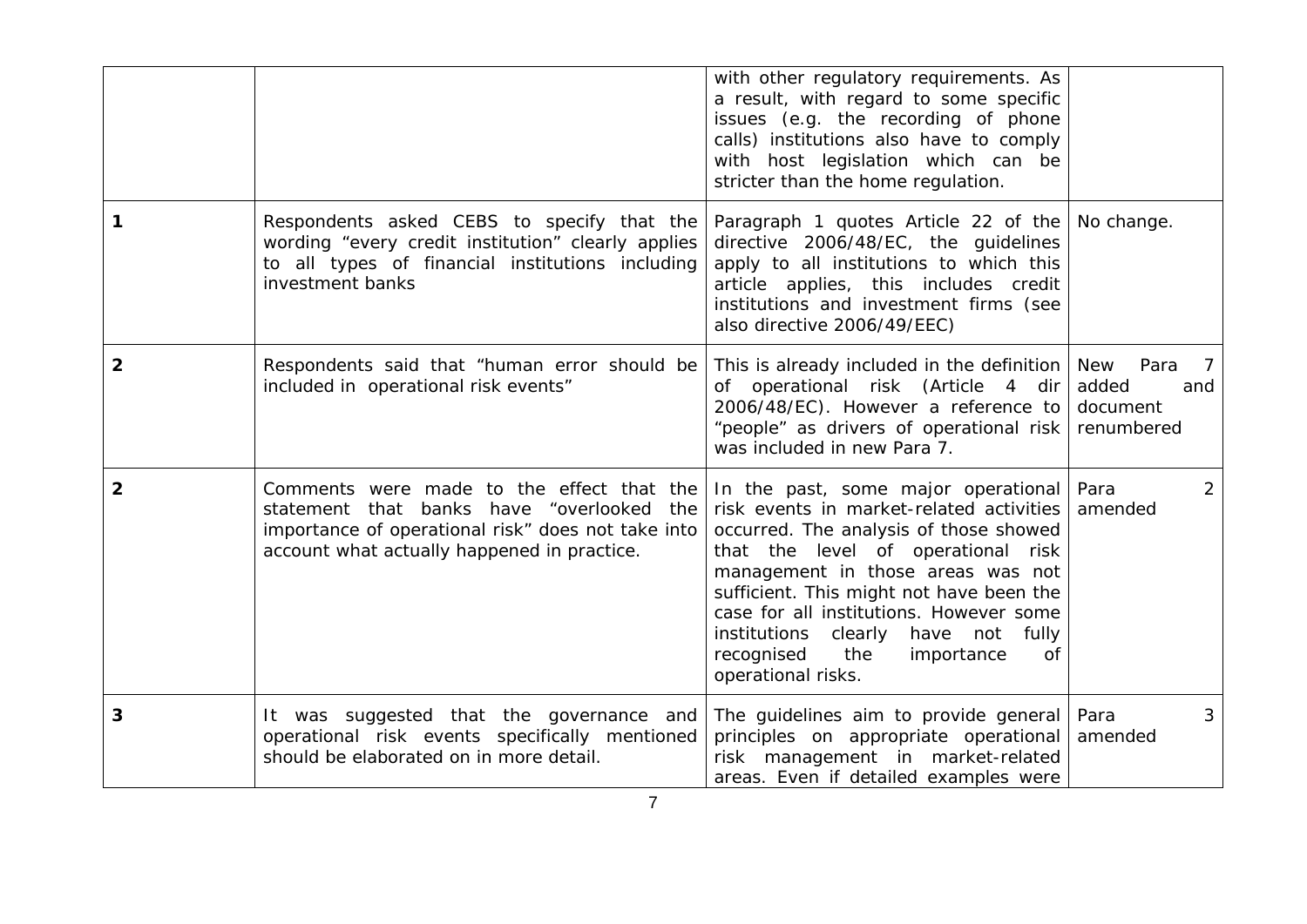|                          |                                                                                                                                                                                  | to help illustrate the guidelines, CEBS -<br>having regard to confidentiality issues<br>as well - does not intend to provide a<br>detailed<br>loss event<br>analysis.<br>The<br>example was deleted.                                                                                                                                                                                                                                                                                                                                                                                         |                                               |
|--------------------------|----------------------------------------------------------------------------------------------------------------------------------------------------------------------------------|----------------------------------------------------------------------------------------------------------------------------------------------------------------------------------------------------------------------------------------------------------------------------------------------------------------------------------------------------------------------------------------------------------------------------------------------------------------------------------------------------------------------------------------------------------------------------------------------|-----------------------------------------------|
| 9                        | Respondents commented that the implementation<br>of the guidelines would take longer than yearend<br>and asked<br>on the<br>2010<br>for<br>clarification<br>implementation date. | implementation<br>The<br>date<br>is<br>a<br>mandatory date for the implementation<br>of the guidelines in the national<br>regulatory<br>framework<br>by<br>the<br>supervisory authorities and is<br>not<br>directly applicable to the institutions<br>this is already stated in the guidelines.<br>After<br>their<br>implementation,<br>the<br>guidelines will be applied by<br>the<br>supervisory authorities - this usually<br>includes a sufficient time frame for<br>implementation. The implementation<br>date will be changed according to the<br>publication of the final guidelines. | Para<br>11<br>amended                         |
| 10                       | paragraph is not<br>The<br>needed<br>after<br>the<br>consultation period ended.                                                                                                  | The description of the consultation<br>procedure has been deleted.                                                                                                                                                                                                                                                                                                                                                                                                                                                                                                                           | Para 10 deleted<br>and document<br>renumbered |
| 2. Governance mechanisms |                                                                                                                                                                                  |                                                                                                                                                                                                                                                                                                                                                                                                                                                                                                                                                                                              |                                               |
| <b>Principle 1</b>       | Respondents suggested replacing "full awareness"<br>of the management body by "appropriate" or<br>"adequate awareness".                                                          | deals<br>with<br><b>This</b><br>paragraph<br>risk<br>awareness, which differs<br>from<br>the<br>knowledge of specific risk profiles. In<br>the past not all institutions have been<br>sufficiently aware of operational risks in<br>market-related activities. "Full" was<br>deleted, as the management body will                                                                                                                                                                                                                                                                            | Principle<br>1<br>amended                     |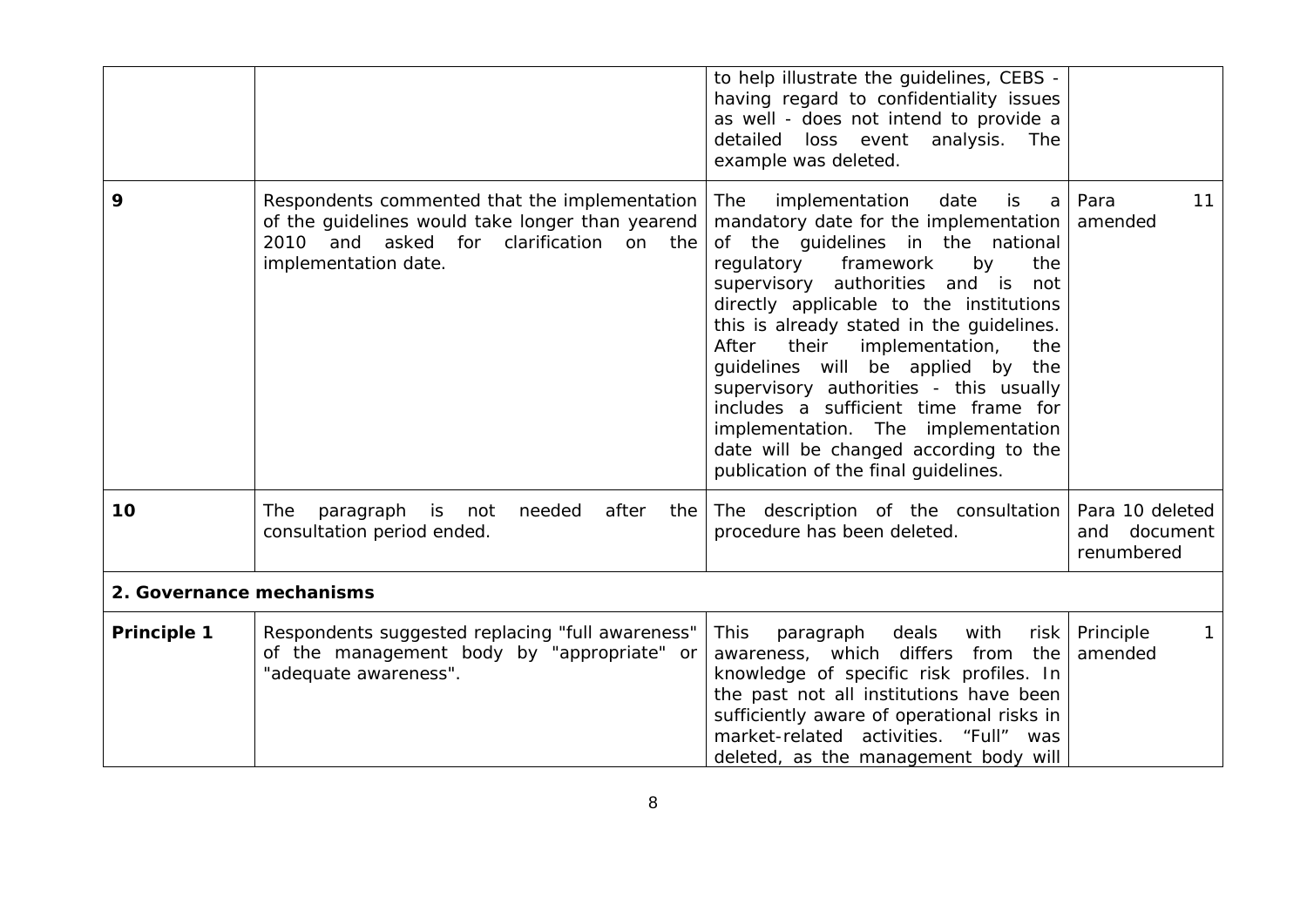|    |                                                                                                                                                                                                                         | usually focus on material risks.                                                                                                                                                                                                                                                                                                                                                           |                                     |
|----|-------------------------------------------------------------------------------------------------------------------------------------------------------------------------------------------------------------------------|--------------------------------------------------------------------------------------------------------------------------------------------------------------------------------------------------------------------------------------------------------------------------------------------------------------------------------------------------------------------------------------------|-------------------------------------|
| 11 | Respondents<br>commented<br>that<br>the<br>risk<br>management representative within committees<br>should have sufficient product knowledge and the<br>power to reverse trades.                                          | The "knowledge issue" is dealt with in<br>Principle 3 and in the High Level<br>Principles on Risk Management. The<br>latter also contains guidelines regarding<br>the power of the risk management<br>function. The CRO should have a strong<br>position within the institution and<br>responsible risk committees. However,<br>the power to reverse trades is not<br>explicitly required. | No change                           |
| 12 | "Guarantee" should be replaced with "provide for"<br>as it is not possible to guarantee the segregation<br>of duty with certainty                                                                                       | The comment was accommodated.                                                                                                                                                                                                                                                                                                                                                              | Renumbered<br>Para<br>13<br>amended |
| 13 | long as<br>there is a strong functional<br>As<br>organisation of control<br>management,<br>the<br>functions along the different business units may<br>be beneficial and increases the understanding of<br>the business. | The guidelines aimed at clarifying which<br>kind of fragmentation is problematic.                                                                                                                                                                                                                                                                                                          | Renumbered<br>Para<br>14<br>amended |
| 13 | It was suggested that sub-bullets be removed as<br>they are unduly prescriptive.                                                                                                                                        | The proposed bullets should be taken<br>into account by institutions, but there is<br>no prescriptive rule regarding the<br>organisational aspects. The language<br>was clarified.                                                                                                                                                                                                         | Renumbered<br>Para<br>14<br>amended |
| 13 | To focus more on the control function, the<br>following wording was suggested:<br>The fragmentation between To this end:<br>• Clear process owners should be identified                                                 | Some weaknesses identified in previous<br>rogue trading events, resulted from the<br>fragmentation of control functions.<br>Some<br>institutions<br>benefits<br>see<br>-in<br>organising the control units alongside<br>the<br>business.<br>In<br>those<br>cases,                                                                                                                          | Renumbered<br>Para<br>14<br>amended |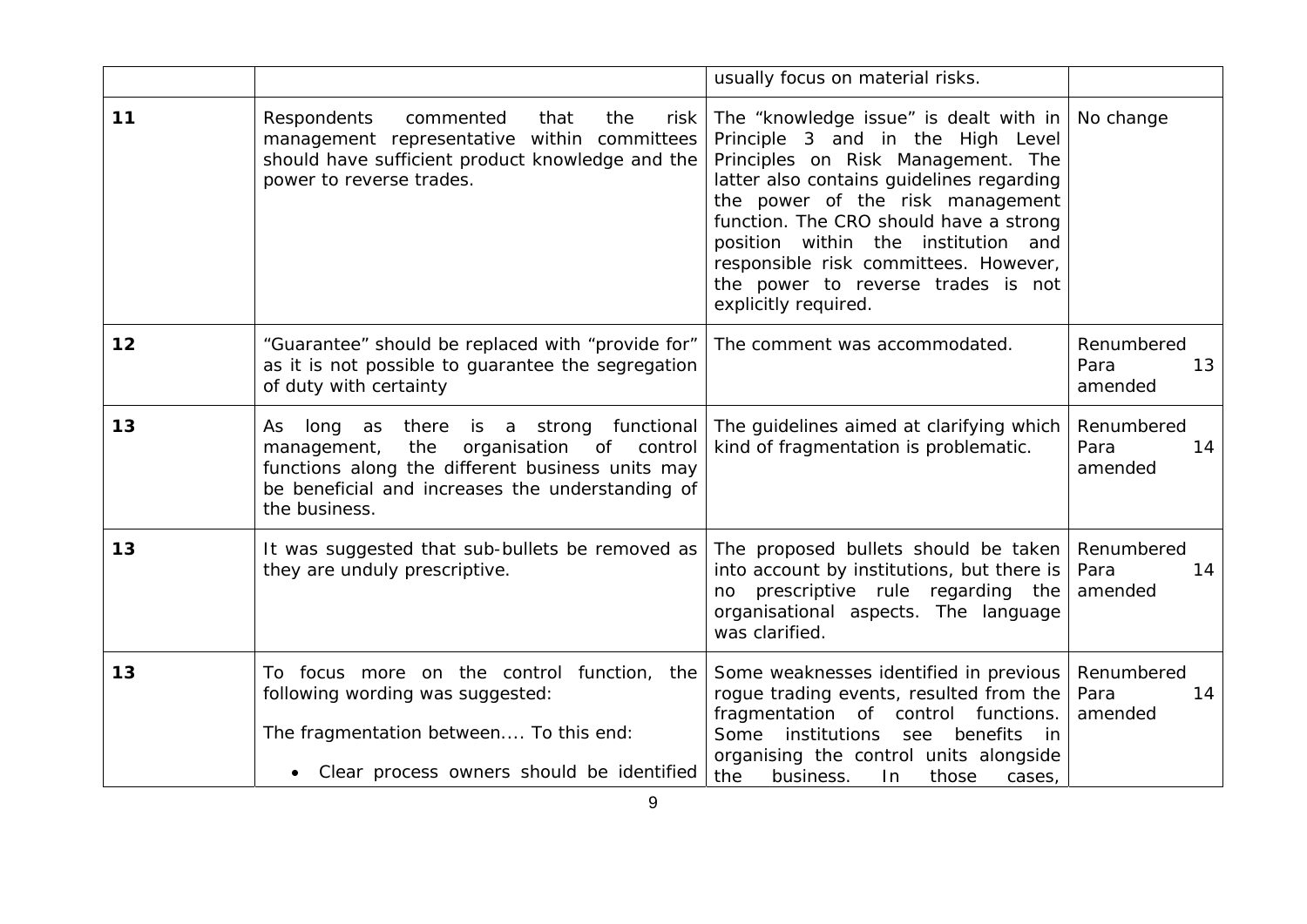|                                   | for each key process<br>A clear statement of the responsibilities<br>and scope for each control unit should be<br>established, in order to avoid gaps and<br>overlaps in the control framework and<br>guarantee accountability for each control<br>unit on its perimeter.<br>The organization should encourage and<br>promote the capability of the institutions to<br>have an overview of the results of controls<br>produced by control units. Banks should<br>define and document the extent to which<br>they wish to strike a balance between<br>operational<br>proximity<br>control<br>and<br>centralization, given the types of controls<br>and the organization in place, | institutions need to ensure that no gaps<br>in the control framework exist.<br>See also comments above.                                                                                                                                                                                                                                                                                                                                                    |                                     |
|-----------------------------------|----------------------------------------------------------------------------------------------------------------------------------------------------------------------------------------------------------------------------------------------------------------------------------------------------------------------------------------------------------------------------------------------------------------------------------------------------------------------------------------------------------------------------------------------------------------------------------------------------------------------------------------------------------------------------------|------------------------------------------------------------------------------------------------------------------------------------------------------------------------------------------------------------------------------------------------------------------------------------------------------------------------------------------------------------------------------------------------------------------------------------------------------------|-------------------------------------|
| Principle<br>2 <sub>1</sub><br>14 | Code of conduct should be replaced with "having<br>appropriate policies setting standards" as firms<br>may not have implemented those in one single<br>code of conduct                                                                                                                                                                                                                                                                                                                                                                                                                                                                                                           | The comment was accommodated.                                                                                                                                                                                                                                                                                                                                                                                                                              | Renumbered<br>Para<br>15<br>amended |
| $14 - 15$                         | It was suggested that on this point the wording<br>be more specific e.g. to include the possibility of<br>escalation which can be used to remedy adverse<br>developments.                                                                                                                                                                                                                                                                                                                                                                                                                                                                                                        | The risk culture should be implemented<br>in a way that supports professional and<br>responsible behaviour. This includes the<br>implementation of the code of conduct<br>enforced by the management body<br>within the different parts of the<br>institution,<br>appropriate<br>training<br>procedures and appropriate ways for all<br>employees<br>to<br>communicate<br>confidentially any material violation of<br>the desired risk culture directly or | Renumbered<br>Para<br>15<br>amended |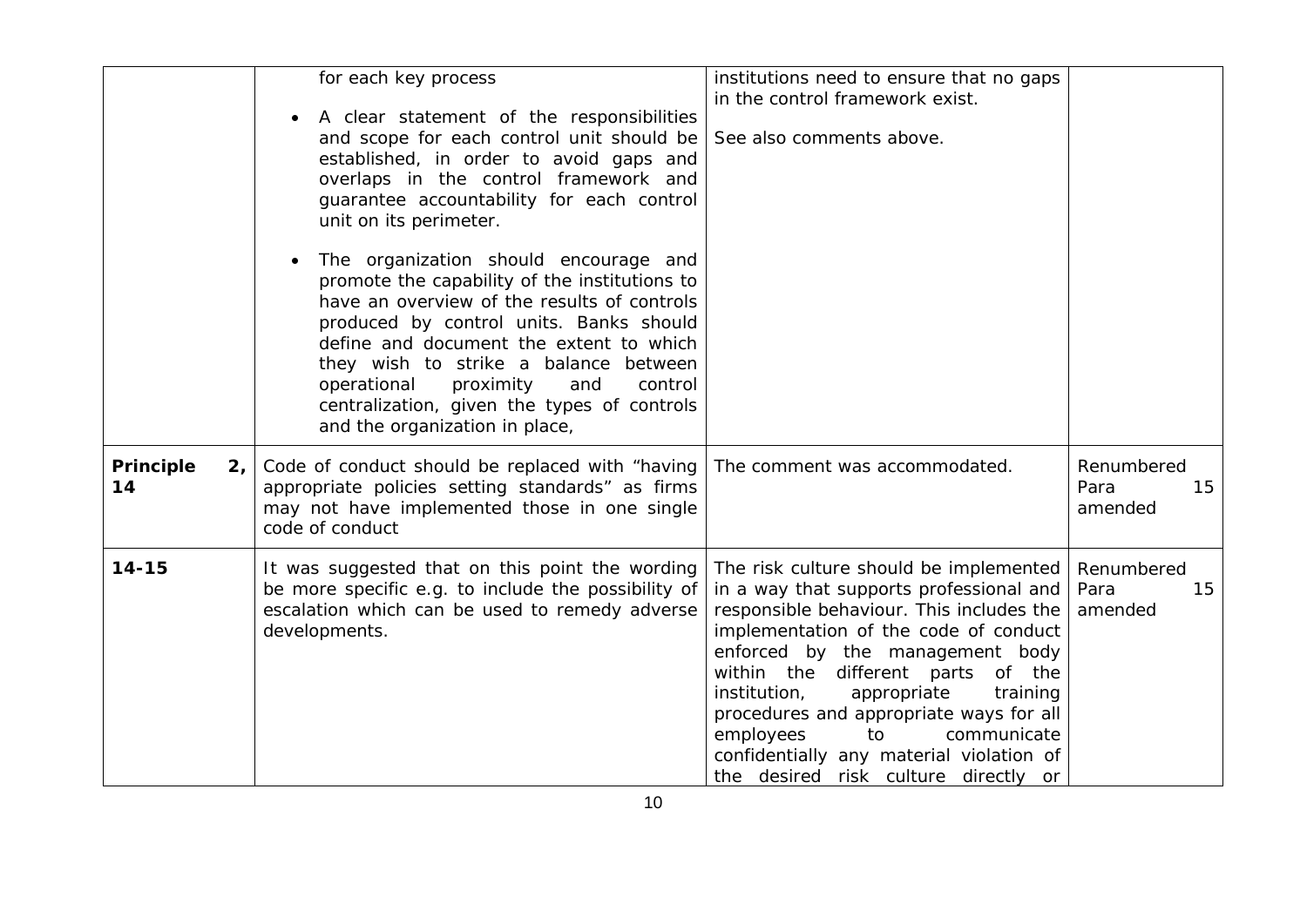|           |                                                                                                                                                                                                                                                                                                                          | indirectly to the management body.                                                                                                                                                                                                                                                                                                                                                            |                                             |
|-----------|--------------------------------------------------------------------------------------------------------------------------------------------------------------------------------------------------------------------------------------------------------------------------------------------------------------------------|-----------------------------------------------------------------------------------------------------------------------------------------------------------------------------------------------------------------------------------------------------------------------------------------------------------------------------------------------------------------------------------------------|---------------------------------------------|
| $14 - 15$ | A sound risk culture should not be limited to the<br>front office. The following paragraphs should be<br>structurally neutral, to avoid synergies falling<br>away. There should be no attempt to force firms<br>towards<br>particular<br>business<br>models<br>and<br>management structures.                             | The guidelines stress the importance of<br>a sound risk culture in the front office;<br>of course, this applies to the whole<br>institution and with regard to all risk<br>types as well. These points are already<br>included in the High Level Principles on<br>Risk Management.                                                                                                            | Principle 2<br>and<br>Para<br>15<br>amended |
|           |                                                                                                                                                                                                                                                                                                                          | The formulated measures are broadly<br>considered to be best practices, CEBS<br>does not see how these would force<br>firms to adopt particular business<br>models and management structures.<br>However, the language was clarified.                                                                                                                                                         |                                             |
|           |                                                                                                                                                                                                                                                                                                                          |                                                                                                                                                                                                                                                                                                                                                                                               |                                             |
| 15        | It was suggested that the guidelines be amended<br>regarding "two consecutive weeks leave" as this<br>might not be in line with national laws.<br>Also the following wording was suggested:<br>Appropriate policiesshould be developed,<br>implemented and regularly monitored according<br>to local labour regulations. | As the guidelines will be implemented<br>by national authorities on a comply or<br>explain basis, this should not contradict<br>national laws. However, the issue of<br>weeks<br>two<br>leave<br>can<br>also<br>be<br>accomplished<br>by a<br>"desk holiday"<br>preventing the employee from having<br>access to front office IT systems. The<br>wording was amended to clarify the<br>issue. | Renumbered<br>Para<br>16<br>amended         |
| 15        | It was suggested that the importance of fraud<br>detection be stressed. The introduction of a back<br>testing requirement for reported incidents and<br>outstanding risk events was suggested.                                                                                                                           | Fraud detection is included in Principle<br>5, a lessons-learnt process was added<br>to the examples mentioned.                                                                                                                                                                                                                                                                               | Para<br>24<br>amended                       |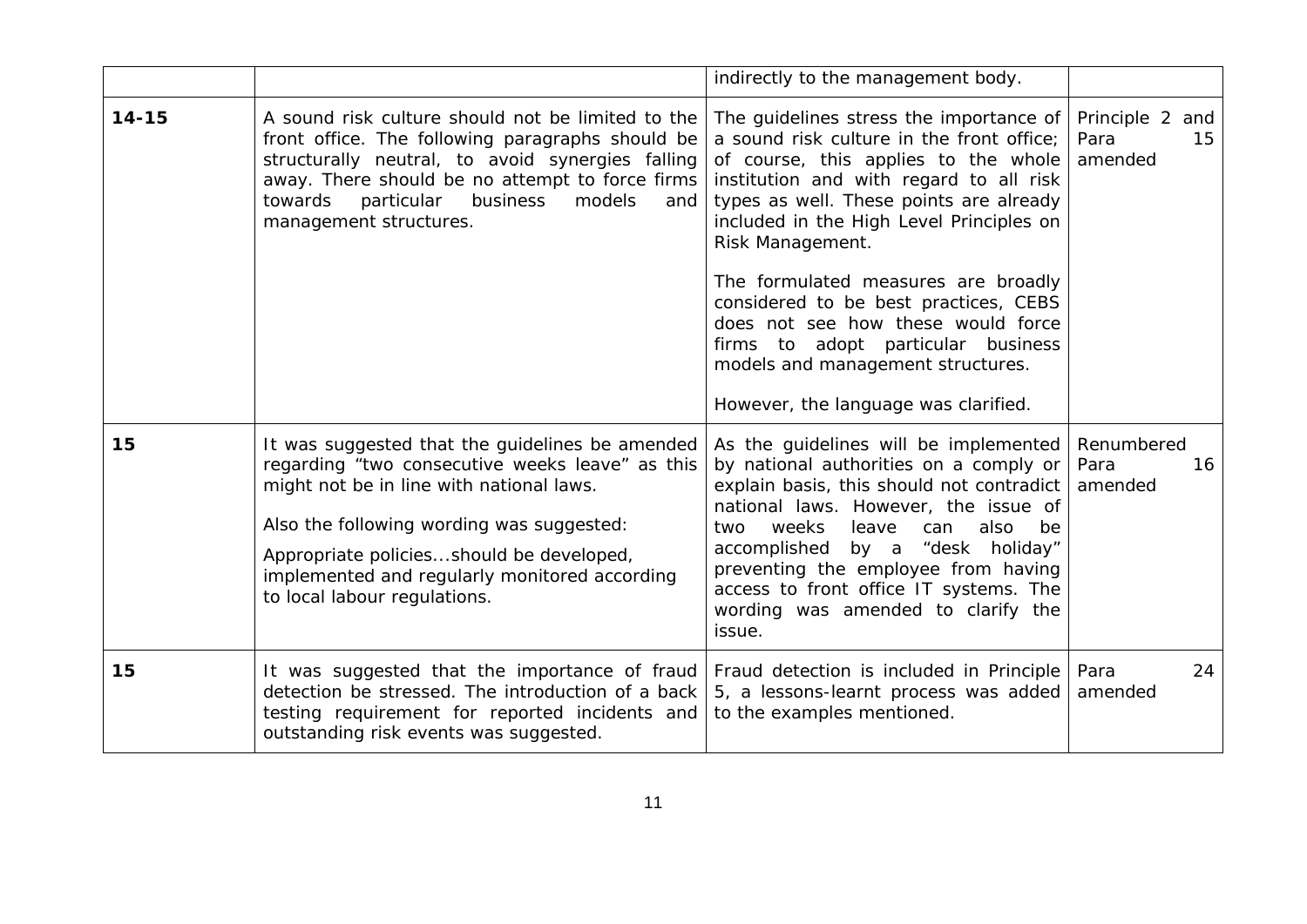| 15                                              | "Although staff movements between front, middle<br>and back-office may entail a certain risk potential,<br>especially within a trading product category, we<br>consider that labour law aspects already render<br>requirement of<br>"close<br>monitoring"<br>the<br>problematic. We request the deletion of the word<br>"close". Furthermore, the paper<br>gives<br>no<br>indication of how such monitoring should be<br>organised. Examples would be helpful here." | wording<br>clarified;<br>The<br>was<br>the<br>guidelines apply to the change<br>of<br>positions.                                                                                                                                                                                                                               | Renumbered<br>Para<br>16<br>amended |
|-------------------------------------------------|----------------------------------------------------------------------------------------------------------------------------------------------------------------------------------------------------------------------------------------------------------------------------------------------------------------------------------------------------------------------------------------------------------------------------------------------------------------------|--------------------------------------------------------------------------------------------------------------------------------------------------------------------------------------------------------------------------------------------------------------------------------------------------------------------------------|-------------------------------------|
| <b>Principle</b><br>3 <sub>1</sub><br>$16 - 19$ | Respondents asked for more specific criteria to<br>allow assessment of control functions personnel.                                                                                                                                                                                                                                                                                                                                                                  | The level of knowledge depends on the<br>business conducted by the institution<br>and the complexity of products. This<br>knowledge<br>includes<br>of<br>the<br>also<br>techniques used to value products and<br>assess risk.                                                                                                  | Para 17 and 18<br>amended           |
| 18                                              | The systemic analysis of suspense accounts is not<br>explicitly mentioned, even though the analysis of<br>the nature of the positions in the suspense<br>detection<br>of undesired<br>and the<br>accounts<br>developments are important processes.<br>The<br>signalling function of reports is also<br>not<br>mentioned.                                                                                                                                             | The need to analyse these accounts<br>was added to the text. Regarding<br>reporting, CEBS felt that the guidelines<br>were sufficient, as they state "Any<br>activity<br>suspicious<br>across<br>these<br>accounts should be escalated to, and<br>acted on, by senior management." The<br>paragraph was moved to Principle 13. | Para<br>55<br>amended               |
| <b>Principle</b><br>4,<br>21                    | Respondents suggested a direct reference to<br>limits and that what constitutes "a maximum<br>acceptable level of operational risk" be clarified.<br>It was suggested that the setting of limits be<br>reduced to internal events, as external events<br>drive the capital, but are not under direct control<br>of the business unit.                                                                                                                                | A non-exhaustive list of possible<br>approaches has been added to the<br>renumbered Para 22. The setting of<br>limits should be in line with the risk<br>appetite and the risk strategy defined<br>by the institution.<br>As the occurrence of events cannot be                                                                | 21<br>Para<br>amended               |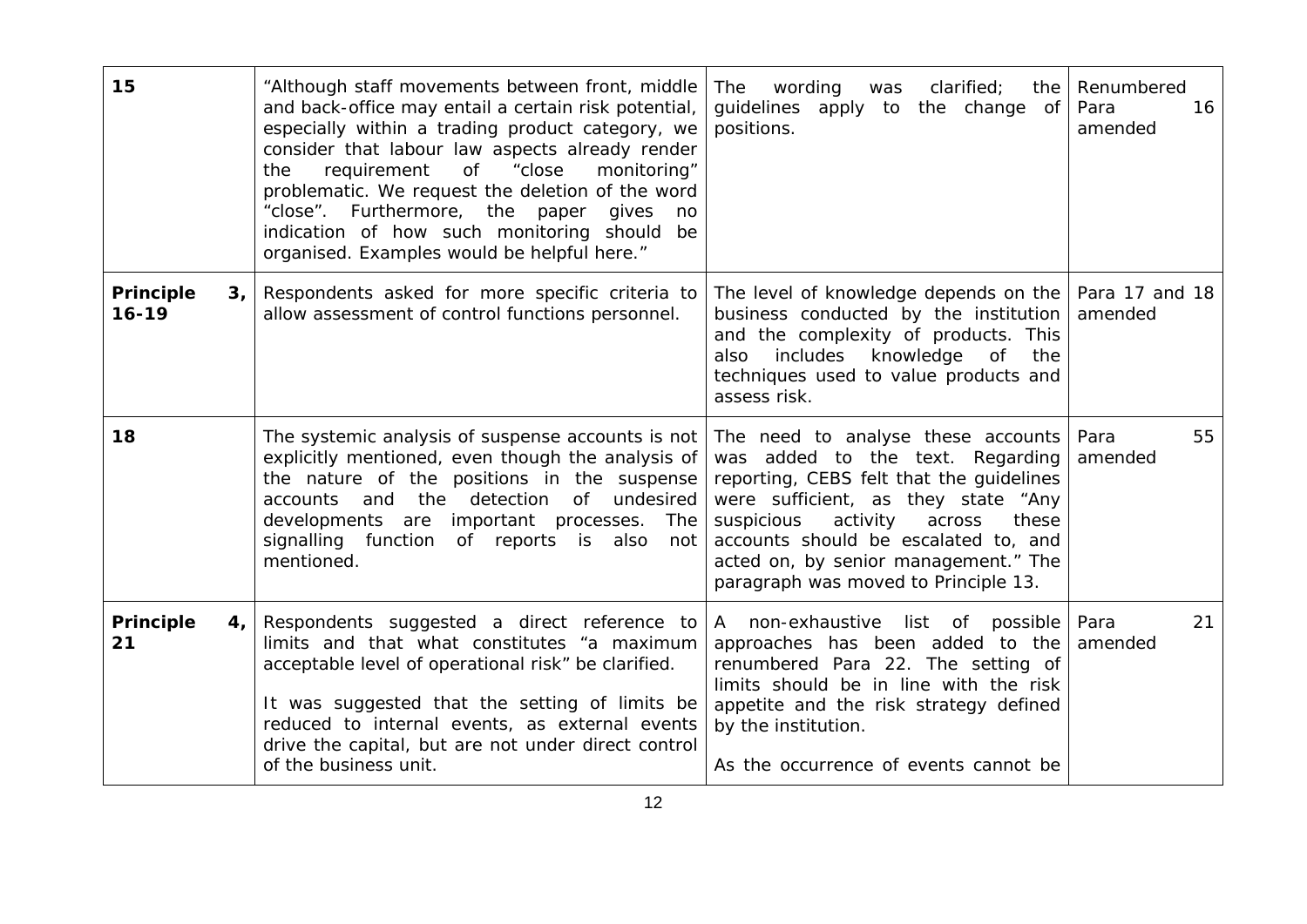|    | Respondents commented that limits may also be<br>set in a qualitative way.<br>Effects on remuneration could<br>hinder<br>the<br>reporting of operational risks. | totally ruled out, even if to date, no<br>such<br>event<br>has<br>occurred,<br>the<br>calculation of the exposure needs to be<br>based on external data as well. A<br>limitation to internal data might not be<br>reasonable, as due to the scrutiny of<br>data, a risk measure<br>cannot be<br>calculated on this basis.<br>Institutions should be able to consider<br>the last point in their practices or to<br>counterbalance<br>such<br>effects<br>via<br>appropriate controls.                          |                       |
|----|-----------------------------------------------------------------------------------------------------------------------------------------------------------------|---------------------------------------------------------------------------------------------------------------------------------------------------------------------------------------------------------------------------------------------------------------------------------------------------------------------------------------------------------------------------------------------------------------------------------------------------------------------------------------------------------------|-----------------------|
| 21 | It was suggested that operational risk losses be<br>deleted, as those can vary over time.                                                                       | More examples of how objectives could<br>be set were added (see comment<br>above). Institutions may also choose<br>only a subgroup of operational risk<br>losses or specific aspects of their<br>distribution, as a result, operational risk<br>losses was kept as one possible<br>example.                                                                                                                                                                                                                   | No change             |
| 21 | Consistency<br>of<br>the<br>text<br>regarding<br>local<br>requirements.                                                                                         | The sentence "However, this should not<br>violate regulations on the protection of<br>personal data and other relevant<br>legislation."<br>deleted.<br>The<br>was<br>establishment<br>$\circ$ f<br>harmonised<br>a<br>regulatory framework is one of the<br>objectives of the guidelines. The<br>guidelines need to be implemented by<br>the supervisory authorities in a "comply<br>or explain" approach, taking into<br>account also the national specifics. This<br>ensures that the applicable regulatory | Para<br>21<br>amended |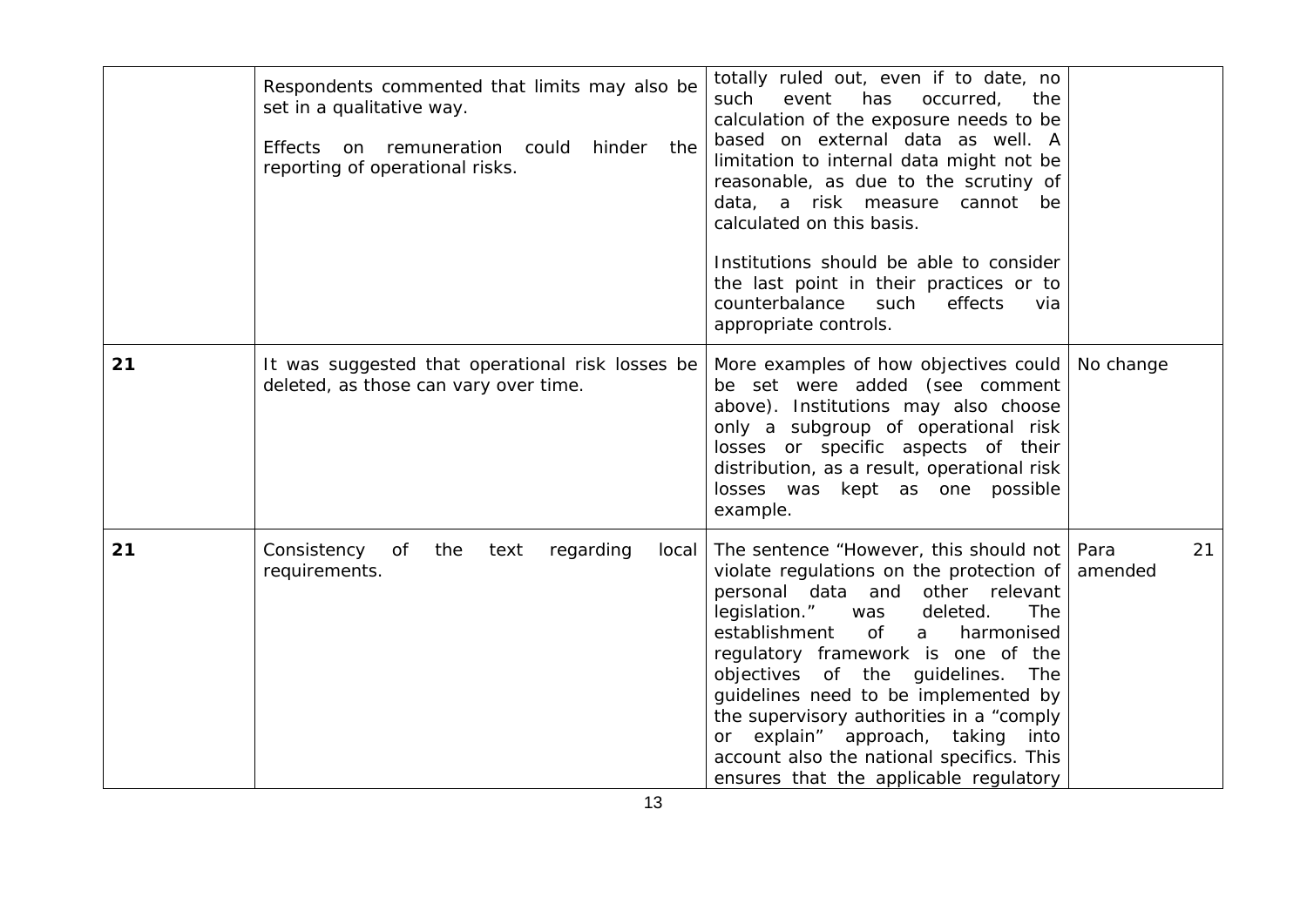|                    |                                                                                                                                                                                                                                                             | with<br>framework is consistent<br>the<br>national legislative framework.                                                                                                                                                                                                                                                                                       |                                                                                                                     |
|--------------------|-------------------------------------------------------------------------------------------------------------------------------------------------------------------------------------------------------------------------------------------------------------|-----------------------------------------------------------------------------------------------------------------------------------------------------------------------------------------------------------------------------------------------------------------------------------------------------------------------------------------------------------------|---------------------------------------------------------------------------------------------------------------------|
| <b>Principle 5</b> | It was suggested that "key" instead of "pivotal"<br>element be used.                                                                                                                                                                                        | The comment was accommodated                                                                                                                                                                                                                                                                                                                                    | Principle<br>5<br>amended                                                                                           |
| $22 - 23$          | It was suggested that both paragraphs<br>be<br>deleted.                                                                                                                                                                                                     | The statement in Para 22 is already<br>underlined in Para 2 and 3. Accordingly,<br>Para 22 was deleted, a new Para (23)<br>was added and the old Para 23 was<br>merged with Para 24 (see comment<br>below)                                                                                                                                                      | Para<br>Old<br>22<br>deleted.<br><b>New</b><br>Para 22 added;<br>Para<br>23<br>old<br>merged<br>with<br>old Para 24 |
| 23                 | It was requested that specific information on<br>scenarios to be used be furnished and the<br>usefulness of scenarios for these purposes was<br>also questioned.                                                                                            | Scenarios have to be developed by the<br>institutions, taking into account the<br>necessary business activities, processes<br>systems. CEBS<br>believes<br>and<br>that<br>scenario analysis, as well as other<br>known techniques in the operational<br>risk field, is useful in assessing not only<br>the probability, but also the impact of<br>fraud events. | No change                                                                                                           |
| 23                 | It was suggested that paragraphs 23 and 24 be<br>merged as scenarios are only one possible way of<br>understanding how fraud may occur.<br>The BIA or TSA institution, in particular, may not<br>implement<br>all measures mentioned<br>in the<br>examples. | The comment was accommodated. The<br>principle of proportionality provides<br>sufficient<br>flexibility<br>for<br>the<br>implementation<br><b>BIA</b><br><b>TSA</b><br>in<br>or<br>institutions. However, it<br>was<br>not<br>intended to provide an exhaustive and<br>binding list of examples.                                                                | 23<br>Para<br>with<br>merged<br>Para<br>22<br>and<br>amended                                                        |
| 24                 | Respondents asked to provide examples for fraud<br>prevention measures, especially regarding fraud<br>testing and indicate an appropriate frequency for<br>such tests. In addition, a direct reference to the                                               | Fraud prevention measures need to be<br>defined by the institutions, depending<br>on their business model, taking into<br>account their specific fraud exposure.                                                                                                                                                                                                | Para<br>23<br>amended                                                                                               |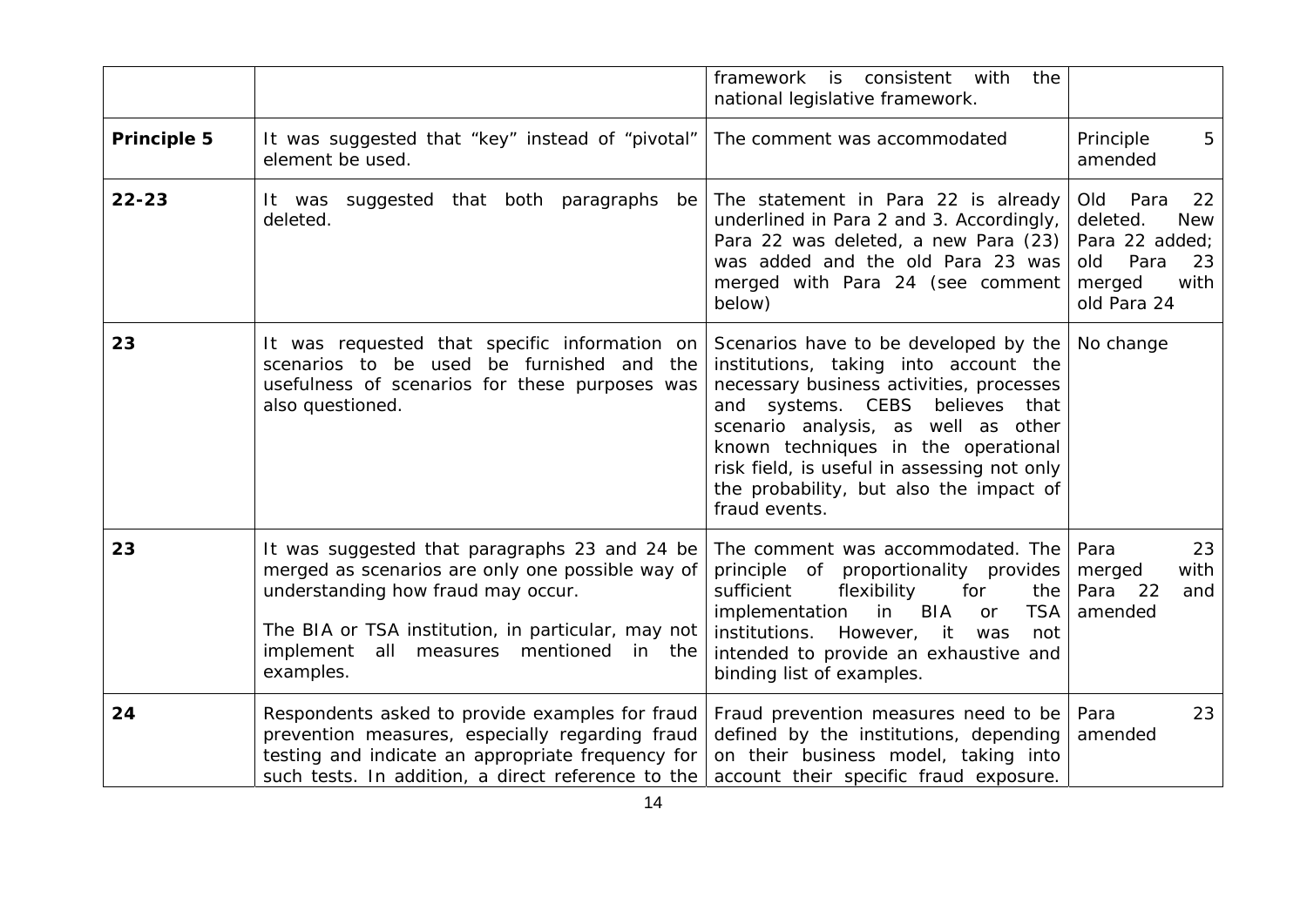|    | actual processes should be made. Information<br>security may also be an issue.                                                                                                                                                                                                                                                                                                          | fraud<br>few<br>Regarding<br>testing,<br>a<br>examples have been added. Institutions<br>should bear in mind that the definition<br>of fraud also contains internal limit<br>breaches and differs from the fraud<br>definition of criminal laws. Depending<br>anti-fraud<br>the<br>measure,<br>the<br>on.<br>frequencies may differ significantly, |                       |
|----|-----------------------------------------------------------------------------------------------------------------------------------------------------------------------------------------------------------------------------------------------------------------------------------------------------------------------------------------------------------------------------------------|---------------------------------------------------------------------------------------------------------------------------------------------------------------------------------------------------------------------------------------------------------------------------------------------------------------------------------------------------|-----------------------|
|    |                                                                                                                                                                                                                                                                                                                                                                                         | while some are aiming at the daily<br>market risk related processes, others<br>may be performed less frequently, but<br>in any case, on a regular basis.                                                                                                                                                                                          |                       |
| 24 | It was suggested that a lessons learnt process be<br>included in the examples.                                                                                                                                                                                                                                                                                                          | The suggestion of a lessons learnt<br>process was<br>integrated<br>into<br>the<br>document.                                                                                                                                                                                                                                                       | Para 23<br>amended    |
| 24 | It was suggested that the paragraph<br>be  <br>reworded: "allowing management to identify<br>and respond to any fraudulent activity in a timely<br>manner"                                                                                                                                                                                                                              | The comment was accommodated                                                                                                                                                                                                                                                                                                                      | Para<br>23<br>amended |
| 24 | It was suggested that "regular fraud testing" be<br>replaced by "regular fraud scenario analysis".<br>Actual fraud testing, i.e. the creation of fictitious<br>deals in systems for instance, cannot be carried<br>out on a regular basis, since they could generate<br>significant operational risks. External fraud<br>scenario analysis and back testing, however, are<br>necessary. | The paragraph was amended to clarify<br>what the supervisory expectations<br>regarding fraud testing are. It is not<br>intended to ask institutions to carry out<br>the described kinds of "fictitious deal"<br>test regularly.<br>See also comments above.                                                                                       | 23<br>Para<br>amended |
| 25 | The following wording was suggested: "A duty to<br>notify the appropriate level of management<br>should be instituted for incidents exceeding pre-<br>determined risk tolerance levels, with appropriate                                                                                                                                                                                | The comment was accommodated; the<br>language clarified.                                                                                                                                                                                                                                                                                          | Para<br>24<br>amended |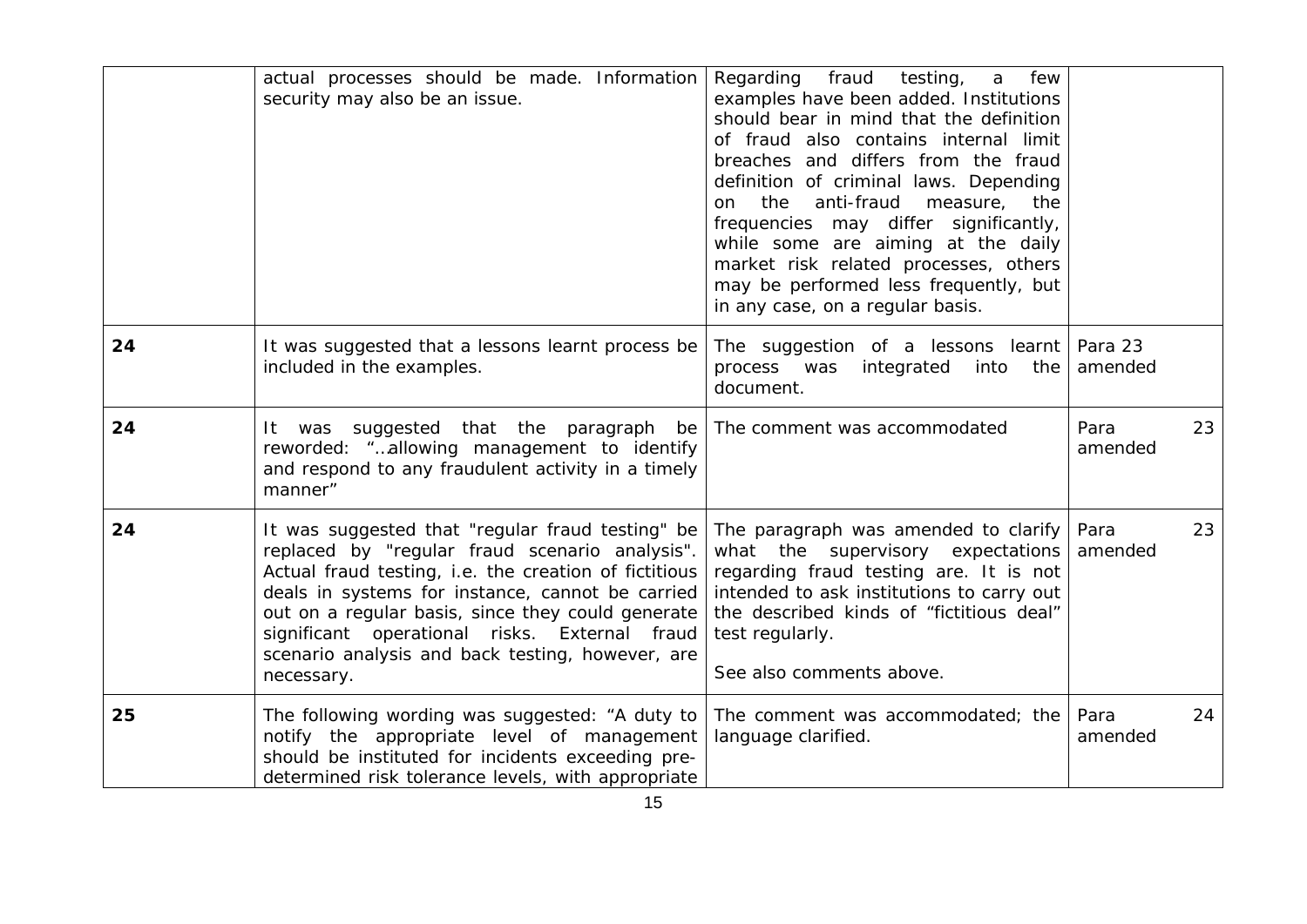|                       | escalation process."                                                                                                                                                                             |                                                                                                                                                                                                                                                                                                                                                                                                                                                                                              |                       |
|-----------------------|--------------------------------------------------------------------------------------------------------------------------------------------------------------------------------------------------|----------------------------------------------------------------------------------------------------------------------------------------------------------------------------------------------------------------------------------------------------------------------------------------------------------------------------------------------------------------------------------------------------------------------------------------------------------------------------------------------|-----------------------|
| 26                    | It was suggested that "in accordance with local<br>be added to the<br>requirements"<br>guideline<br>notification<br>regarding<br>the<br>of<br>supervisory<br>authorities                         | Supervisors need to be informed of<br>significant losses, including<br>those<br>related<br>to<br>fraudulent<br>events.<br>Supervisors will have to implement this<br>requirement and the others of the<br>document - according to a "comply or<br>explain" approach - in the way deemed<br>within<br>most<br>appropriate<br>their<br>jurisdiction (see also comment above).                                                                                                                  | No change             |
| 3. Internal controls  |                                                                                                                                                                                                  |                                                                                                                                                                                                                                                                                                                                                                                                                                                                                              |                       |
| Principle<br>6,<br>27 | Verifications should rather be on the nature and<br>volume of the financial instruments used, than on<br>their nature and number.                                                                | The comment was accommodated                                                                                                                                                                                                                                                                                                                                                                                                                                                                 | Para<br>26<br>amended |
| 27                    | Some wording changes were suggested.                                                                                                                                                             | <b>The</b><br>comments<br>broadly<br>were<br>accommodated; "precise" was changed<br>to "appropriate" and "circumscribing" to<br>"describing". The description should be<br>applicable to the "activity of each<br>trader" and cannot be limited to a<br>business division, as the authorities for<br>traders usually differ. However, there<br>may be parts of such descriptions which<br>may be applicable to a group of traders,<br>while others need to be spelled out by<br>each trader. | Para<br>26<br>amended |
| 28                    | The following wording was suggested, "One<br>objective of an authorised trading framework for<br>the front office should be to formalise rules for<br>trading desks enabling them to ensure they | The wording suggestions were broadly<br>accommodated.                                                                                                                                                                                                                                                                                                                                                                                                                                        | Para<br>27<br>amended |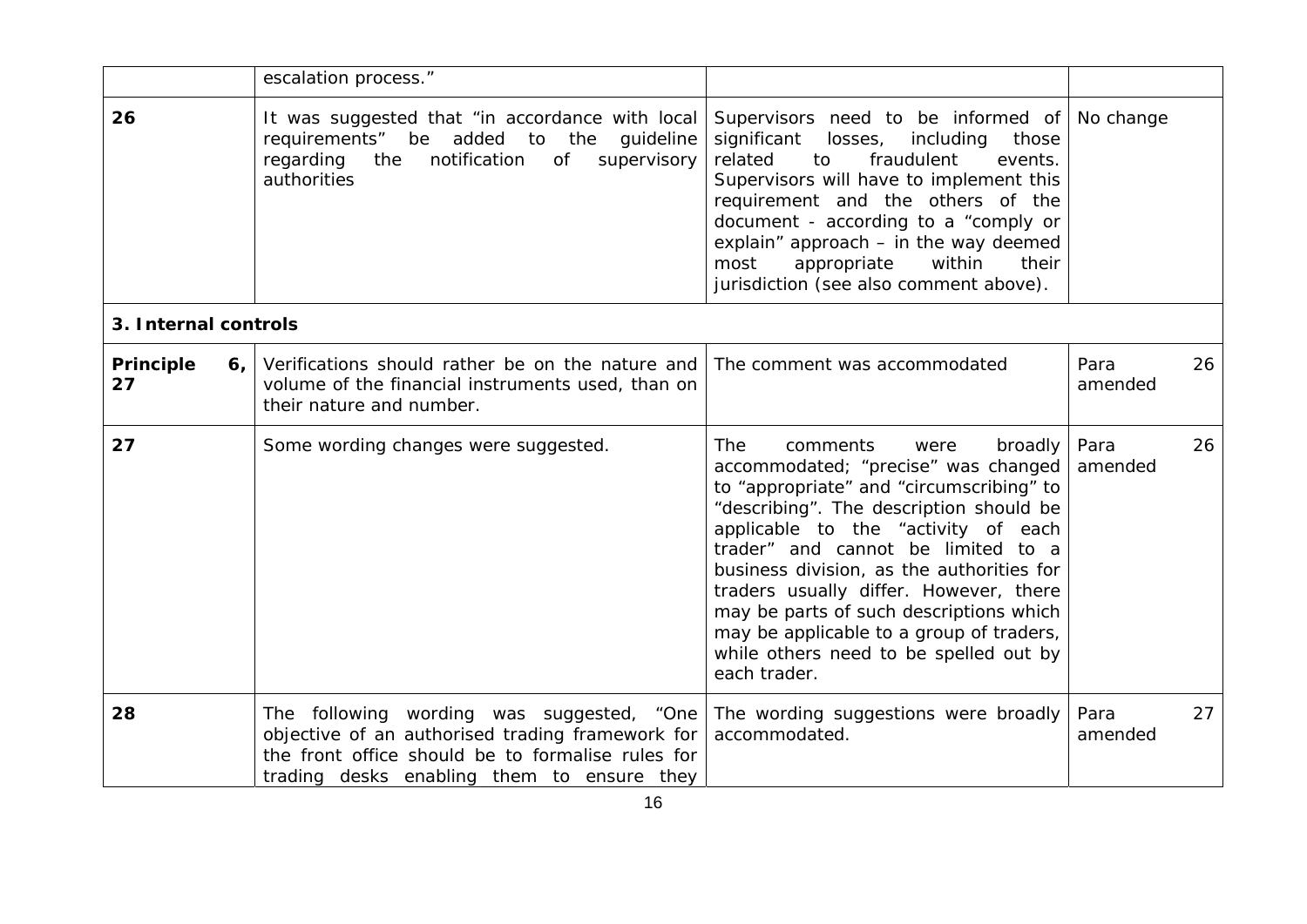|             | operate within a clear framework. Examples of<br>deliverables could include lists of permitted<br>products, market-risk limits and supervisory<br>guidelines for desk heads. The rules should be<br>updated on an on-going basis. An appropriate<br>process of escalation and challenge should be in<br>place to investigate any breach of permitted<br>activities or limit breaches." |                                                                                                                                                                                                                                                                                                                                                                                                                                                                                                    |                      |                 |
|-------------|----------------------------------------------------------------------------------------------------------------------------------------------------------------------------------------------------------------------------------------------------------------------------------------------------------------------------------------------------------------------------------------|----------------------------------------------------------------------------------------------------------------------------------------------------------------------------------------------------------------------------------------------------------------------------------------------------------------------------------------------------------------------------------------------------------------------------------------------------------------------------------------------------|----------------------|-----------------|
| 30          | It should be clarified that "immediately" only<br>applies to the transmission of data                                                                                                                                                                                                                                                                                                  | The wording was clarified.                                                                                                                                                                                                                                                                                                                                                                                                                                                                         | Para<br>amended      | 29              |
| 31          | Respondents suggested skipping the<br>taping<br>requirement as the MiFID is under<br>review<br>regarding this matter and the requirement might<br>contradict national data protection laws.<br>The term "taping" should be replaced with<br>"recording"                                                                                                                                | Taping is a usual control measure so far<br>as it is legal in the given jurisdiction.<br>The establishment of a harmonised<br>regulatory framework is one of the<br>objectives of the guidelines.<br>The<br>guidelines need to be implemented by<br>the supervisory authorities in a "comply<br>or explain" approach, taking<br>into<br>account also the national specifics. This<br>ensures that the applicable regulatory<br>framework is consistent with the<br>national legislative framework. | Para<br>amended      | 30              |
| Principle 7 | It was recommended that the sentence "Legal<br>enforceability of the contracts should be assured"<br>be removed. It is sometimes not possible to<br>achieve such a level of comfort.                                                                                                                                                                                                   | The language was clarified                                                                                                                                                                                                                                                                                                                                                                                                                                                                         | Principle<br>amended | $7\overline{ }$ |
| $32 - 33$   | It<br>requested<br>that<br>documentation<br>was<br>requirements be delineated more clearly and that<br>references also be mentioned, for example, to<br>IFRS, SOX and MiFID.                                                                                                                                                                                                           | All<br>documentation<br>requirements<br>included in applicable regulations have<br>to be fulfilled. CEBS does not intend to<br>create a repository of all applicable<br>requirements. Institutions<br>have<br>to to                                                                                                                                                                                                                                                                                | No change            |                 |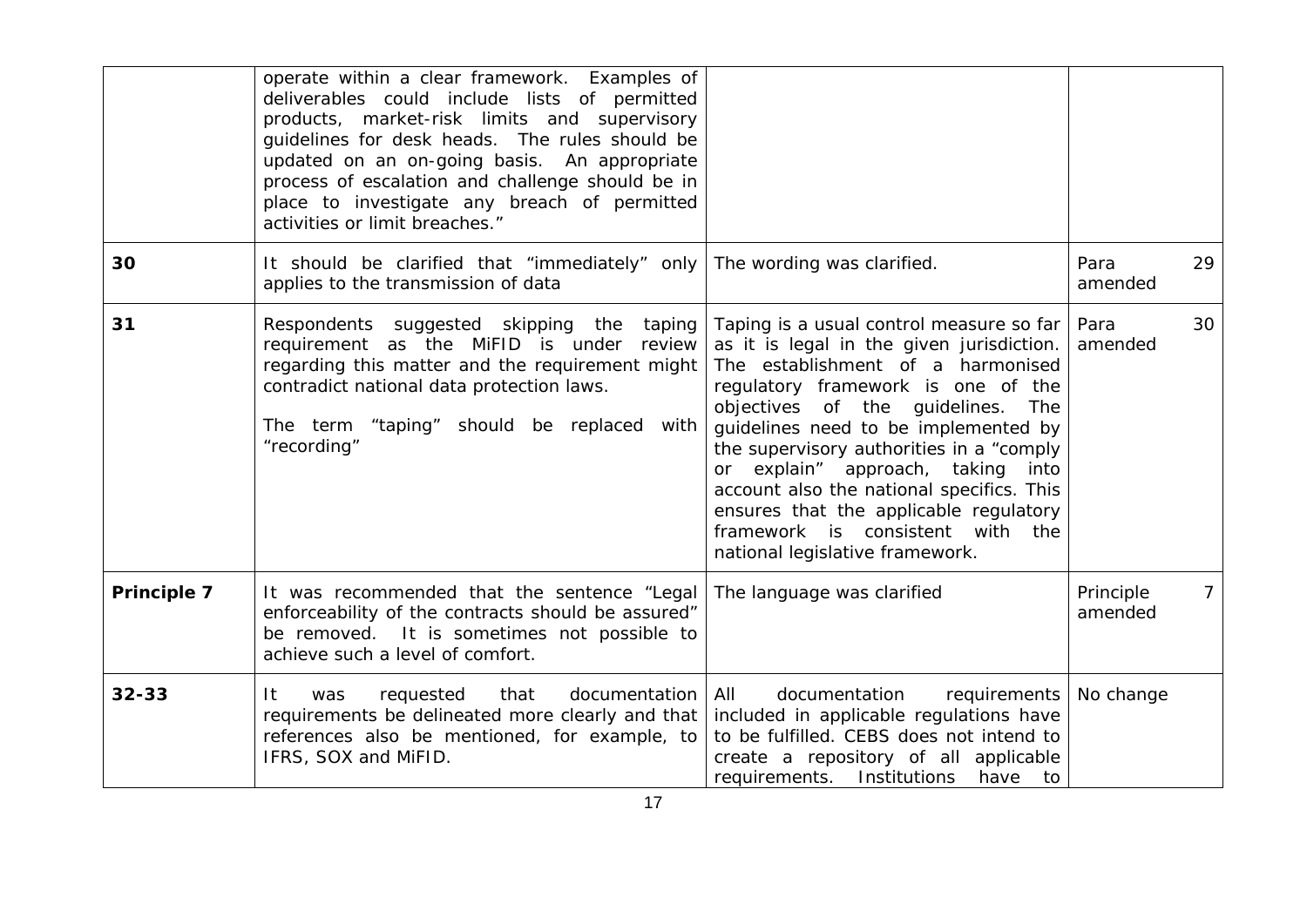|             |                                                                                                                                                                                                                                                                                                          | ensure that they have appropriate<br>documentation in place.                                                                                                                                                                                                                                                               |                                                 |
|-------------|----------------------------------------------------------------------------------------------------------------------------------------------------------------------------------------------------------------------------------------------------------------------------------------------------------|----------------------------------------------------------------------------------------------------------------------------------------------------------------------------------------------------------------------------------------------------------------------------------------------------------------------------|-------------------------------------------------|
| 32          | It was recommended that the statement be<br>amended to read "arrangements should<br>be<br>agreed upon and documented in advance of<br>trading where feasible".                                                                                                                                           | The comment was accommodated                                                                                                                                                                                                                                                                                               | 31<br>Para<br>amended                           |
| 33          | Respondents commented that "closeout" netting<br>is not authorised in all jurisdictions.                                                                                                                                                                                                                 | The comment was accommodated.                                                                                                                                                                                                                                                                                              | Para<br>32<br>amended                           |
| 34          | It was recommended that the statement be<br>amended to read "These trades should<br>be<br>identified as soon as possible by for review by the<br>relevant control functions".                                                                                                                            | The comment was accommodated.                                                                                                                                                                                                                                                                                              | Para<br>33<br>amended                           |
| Principle 9 | It was noted that it is important to have an audit<br>trail process; the follow up to the cash flows is<br>possible without having a readily available "push<br>button" audit trail. It was suggested that "audit"<br>be deleted from Principle 9.                                                       | A "push button" audit trail may be quite<br>convenient. However, the objective of<br>Principle<br>could<br>9.<br>be<br>achieved<br>differently; the principle does not<br>contain<br>the<br>aforementioned<br>requirement. The reference to "audit"<br>was kept, as this is a commonly used<br>reference for this process. | No change                                       |
| $36 - 37$   | Respondents commented that a front-to-end audit<br>trail is not in place in all institutions as it is very<br>burdensome to implement (Principle 9) and asked<br>for clarification of the term "documented audit<br>trail" Transactions are mapped to books or<br>portfolios and not to a single trader. | The principle of proportionality is<br>applicable; the wording was clarified.<br>However,<br>analyse<br>fraudulent<br>to<br>activities, banks should be able to track<br>transactions back to the appropriate<br>level of granularity (e.g. trader, book,<br>product, etc.).                                               | Para 35 and 36<br>amended. New<br>Para 37 added |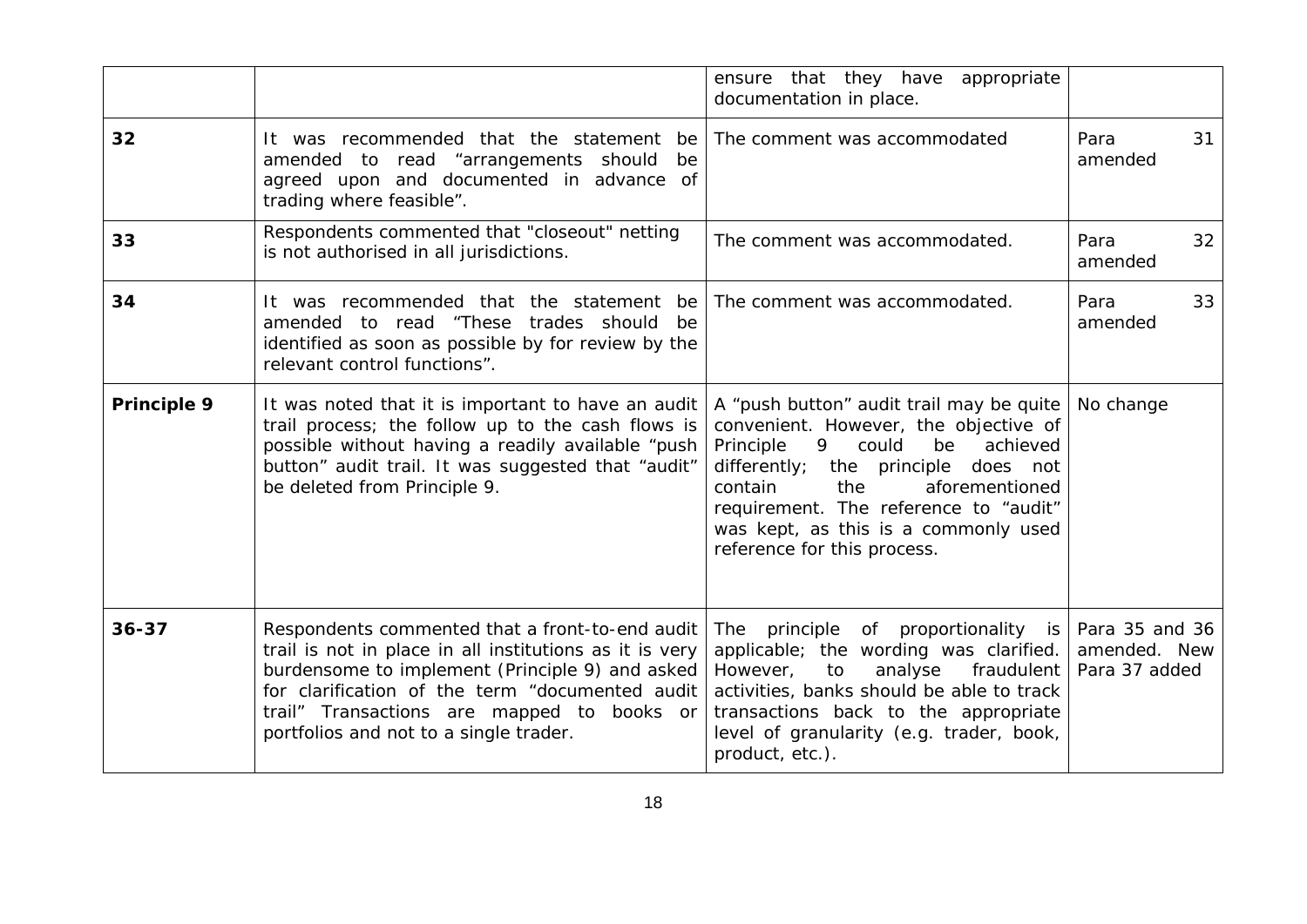| $36 - 37$    | Principle 9 focuses on cash-flows; sometimes, the<br>cash flow of a transaction is delayed. These<br>transactions need to be considered as well.                                                                                                                                                                                                                                                                                                                                                                                                                                                                                                   | The formulated principle applies for all<br>transactions, even if the cash flow is<br>delayed.                                                                                                                                                                                                                                                             | Principle<br>9 <sub>1</sub><br>Para 35 and 36<br>amended |
|--------------|----------------------------------------------------------------------------------------------------------------------------------------------------------------------------------------------------------------------------------------------------------------------------------------------------------------------------------------------------------------------------------------------------------------------------------------------------------------------------------------------------------------------------------------------------------------------------------------------------------------------------------------------------|------------------------------------------------------------------------------------------------------------------------------------------------------------------------------------------------------------------------------------------------------------------------------------------------------------------------------------------------------------|----------------------------------------------------------|
| $36 - 37$    | The following wording was suggested:<br>"36. The audit trail should make it possible to<br>trace cash flows both downstream and upstream<br>- from the trader to the external counterpart - at<br>least on demand. The accounting for the cash<br>flows requires very strict monitoring and control.<br>37. Extended audit trails, to identify transactions<br>from the point of origin by each trader, is<br>necessary and must be demonstrated on demand<br>when needed, for the institutions' systematic ex<br>post control and reconciliation, both by internal<br>controllers<br>and external<br>auditors, of the<br>operations carried out." | The suggestions and other comments<br>received on the subject were broadly<br>accommodated.                                                                                                                                                                                                                                                                | Para<br>$35 - 36$<br>amended                             |
| 30 and 37    | It was suggested that the paragraphs be merged.                                                                                                                                                                                                                                                                                                                                                                                                                                                                                                                                                                                                    | different<br>The<br>paragraphs<br>concern<br>principles and cannot be merged.                                                                                                                                                                                                                                                                              | no change                                                |
| Principle 10 | It was suggested that the principle should read:<br>"Institutions should ensure that they have an<br>appropriate framework of internal control around<br>the relationships between traders and their<br>market counterparts".                                                                                                                                                                                                                                                                                                                                                                                                                      | The principle covers not only<br>the<br>internal control function,<br>but<br>also<br>activities of the business area.<br>The<br>wording<br>suggested<br>might<br>be<br>understood to limit the responsibility to<br>the<br>independent<br>internal<br>control<br>function.<br>The<br>comment<br>was<br>accommodated<br>the<br>wording<br>and<br>clarified. | 10 <sup>°</sup><br>Principle<br>amended                  |
| 39           | Institutions asked to provide more information                                                                                                                                                                                                                                                                                                                                                                                                                                                                                                                                                                                                     | Appropriate controls may also include a                                                                                                                                                                                                                                                                                                                    | 39<br>Para                                               |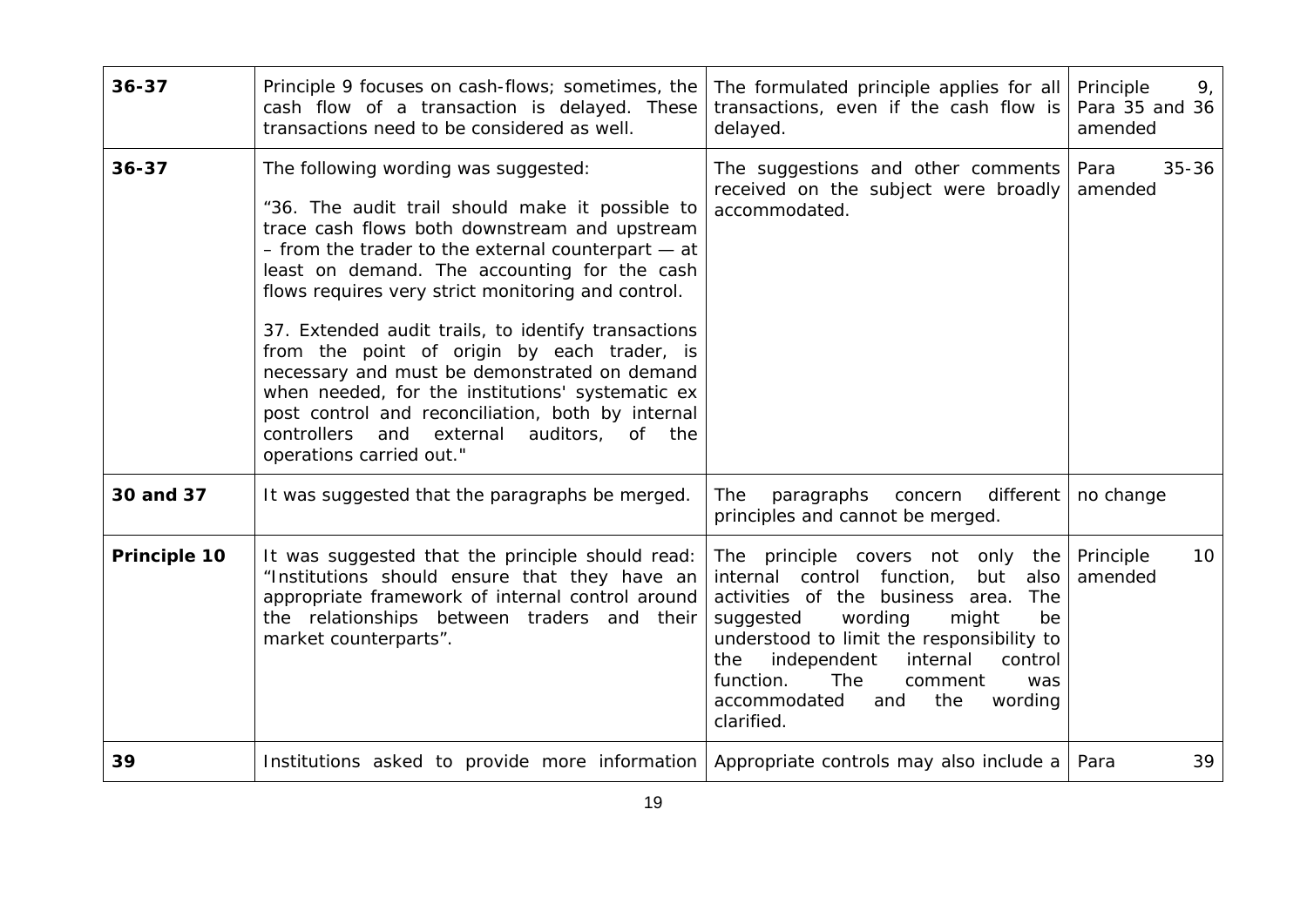|                               | regarding control mechanisms on the pricing of<br>operations.                                                                                                                                                                                                                                                                                             | review of the pricing. Pricing failures<br>will lead to losses or may even lead to<br>gains. A review of remarkable losses<br>and gains could help identify pricing<br>issues. However, pricing could be<br>controlled by other measures as well.<br>The pricing issues aspect was included<br>in renumbered Para 40                                                                                        | amended                                                 |
|-------------------------------|-----------------------------------------------------------------------------------------------------------------------------------------------------------------------------------------------------------------------------------------------------------------------------------------------------------------------------------------------------------|-------------------------------------------------------------------------------------------------------------------------------------------------------------------------------------------------------------------------------------------------------------------------------------------------------------------------------------------------------------------------------------------------------------|---------------------------------------------------------|
| 39                            | Respondents commented that a "review of the<br>relationship between market counterparts and<br>front office staff" is not practical.<br>The paragraph should be clarified.                                                                                                                                                                                | Even if a review of the relationship may<br>not be easy to achieve, the relationship<br>of front office staff to counterparties<br>affect the management<br>may<br>of<br>operational risk events as well as the<br>operational risk profile. Given this,<br>institutions<br>should<br>consider<br>these<br>relationships and try to monitor them<br>as well as the treatment of operational<br>risk events. | Para<br>39<br>amended                                   |
| 39                            | Directing commercial issues to a control function<br>is not realistic. In practice, these functions are<br>often dealt with by the business, but outside the<br>trading function.<br>It was recommended that the MIFID or MAD<br>"professional<br>clients<br>eligible<br>terms<br>and<br>counterparties" be used instead of<br>"market<br>counterparties! | The comment was accommodated, the<br>paragraph was reformulated to better<br>distinguish between the responsibilities<br>of the<br>business<br>and the<br>control<br>functions.<br>The<br>involvement<br>of the<br>control functions is considered crucial to<br>providing an independent review of the<br>issues.                                                                                          | 39<br>Para<br>amended                                   |
| <b>Principle</b><br>11,<br>40 | Respondents commented that the resolution of The guidelines focussed on the process.<br>confirmation issues is only possible<br>with<br>involvement of the business unit.<br>It was suggested that the wording "without                                                                                                                                   | It was clarified that control functions<br>should remain accountable for the<br>confirmation,<br>settlement<br>and<br>reconciliation processes and that these                                                                                                                                                                                                                                               | Para<br>40<br>amended<br>and<br>new Para<br>41<br>added |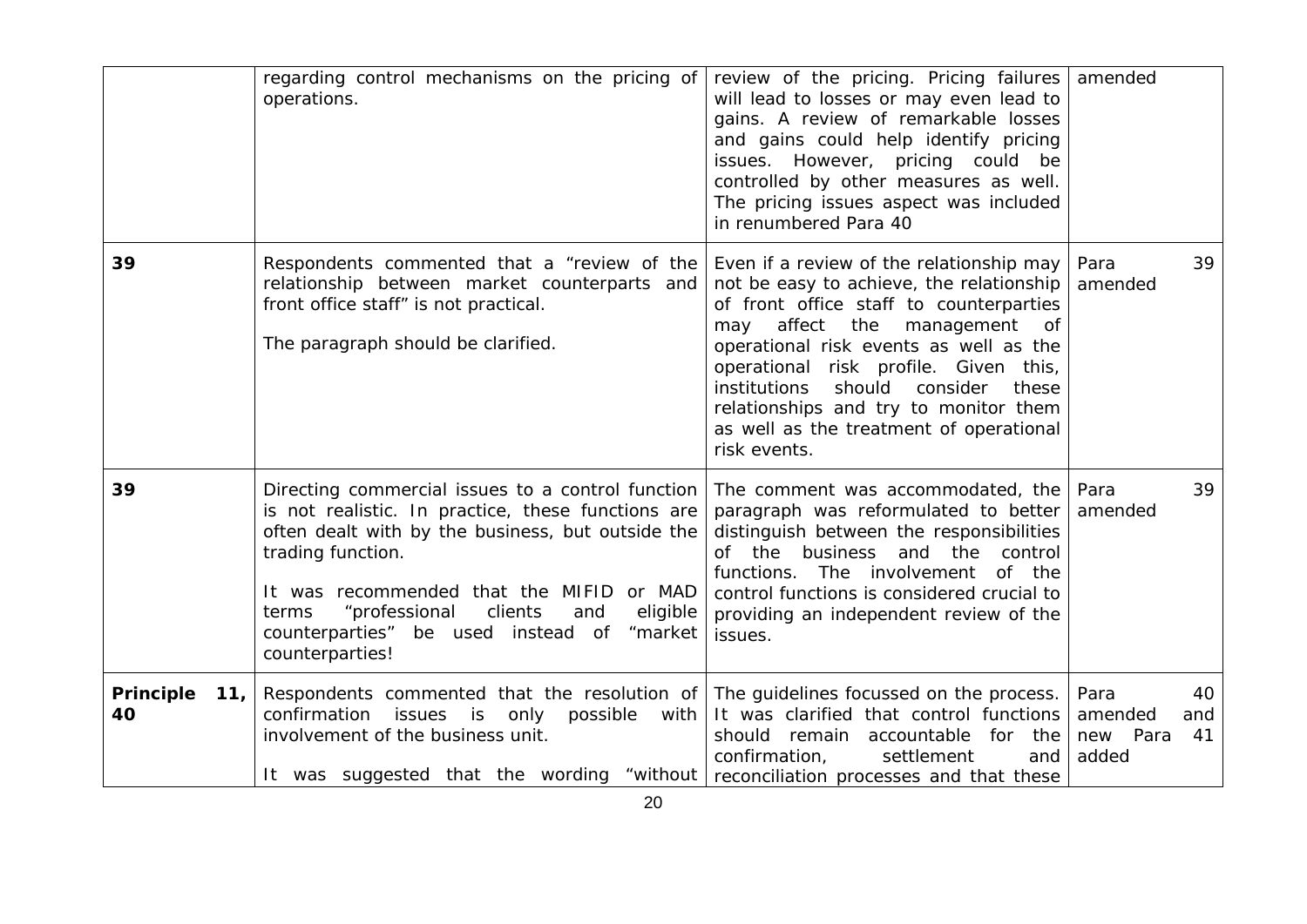|    | involving the front office" be deleted                                                                                                                                                                                                                                                                                                                                                                                                                                                                                                                                                                                 | functions may require the involvement<br>of the business in carrying out their<br>tasks.                                                                                                                                                                                          |                                     |
|----|------------------------------------------------------------------------------------------------------------------------------------------------------------------------------------------------------------------------------------------------------------------------------------------------------------------------------------------------------------------------------------------------------------------------------------------------------------------------------------------------------------------------------------------------------------------------------------------------------------------------|-----------------------------------------------------------------------------------------------------------------------------------------------------------------------------------------------------------------------------------------------------------------------------------|-------------------------------------|
| 40 | Respondents asked for clarification of the terms<br>"gaps and points of weakness"                                                                                                                                                                                                                                                                                                                                                                                                                                                                                                                                      | Institutions should regularly assess the<br>appropriateness of their confirmation,<br>settlement and reconciliation processes<br>in order to identify potential gaps in the<br>process and significant<br>points<br>of<br>weakness. The processes should be<br>regularly assessed | Para<br>40<br>amended               |
| 42 | The following wording was suggested: "Pending<br>the completion of full documentation and<br>confirmation processes, consideration could also<br>be given to the use of affirmation processes.<br>Affirmation process is intended to demonstrate<br>the existence of the transaction, in order to<br>mitigate fraud risks".<br>Others commented that the wording of the<br>paragraph is not clear.                                                                                                                                                                                                                     | The comment was accommodated, the<br>paragraph redrafted.                                                                                                                                                                                                                         | Renumbered<br>Para<br>43<br>amended |
| 41 | "The reliable process for confirmation required in<br>the first sentence of paragraph 41 should be<br>supplemented to the effect that in the case of<br>trades which are cleared via a settlement system<br>ensuring an automatic reconciliation of the closing<br>dates (confirmation matching systems); the<br>confirmation process can be waived. The same<br>should apply in cases where the settlement<br>system of the two parties to the transaction<br>allows consultation as to the closing dates at any<br>confirmation<br>time.<br>Α<br>separate<br><b>or</b><br>acknowledgement could only lead to further | The text was amended to accommodate<br>the<br>comments<br>and<br>the<br>wording<br>clarified.                                                                                                                                                                                     | Renumbered<br>Para<br>42<br>amended |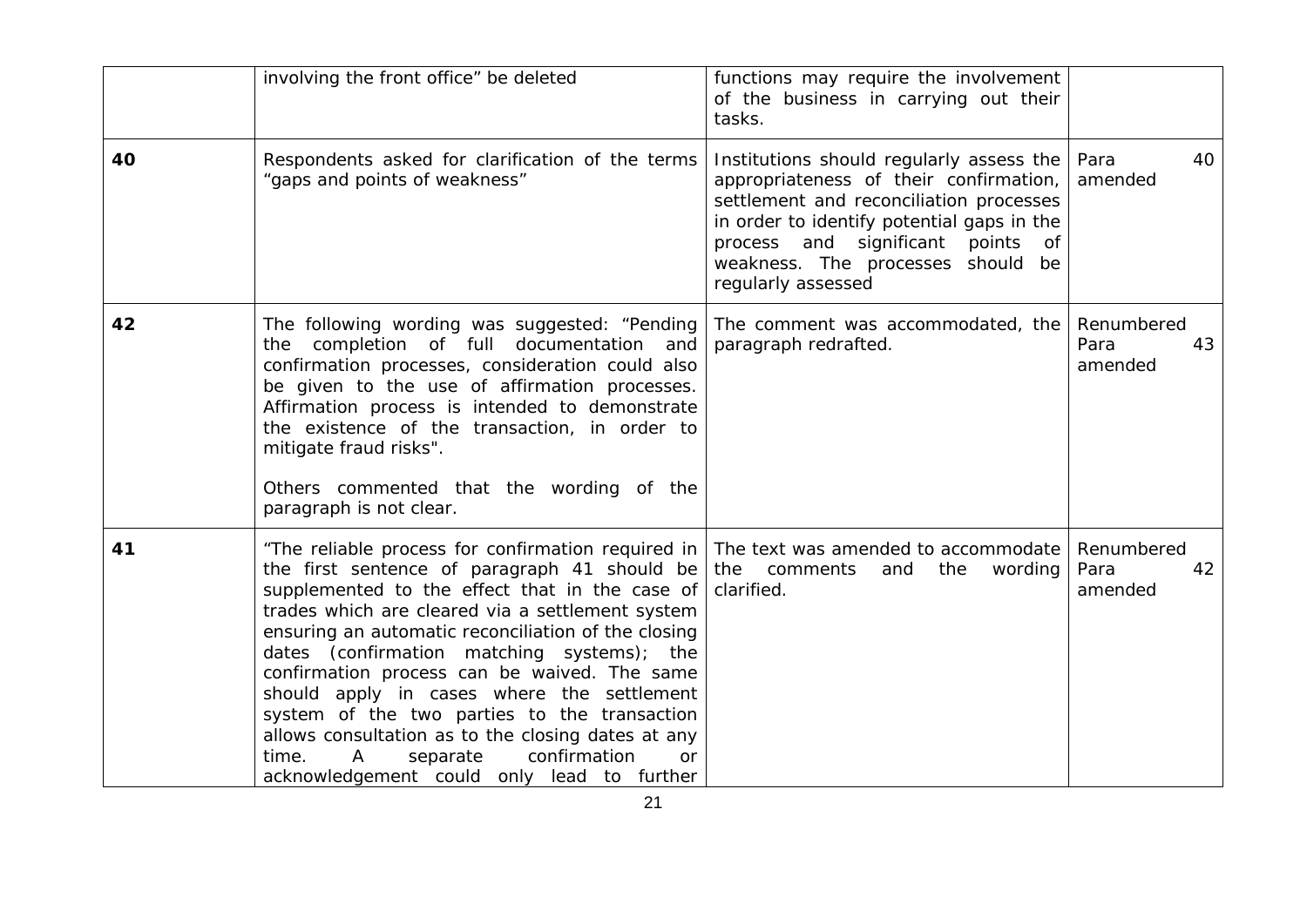|                  | transfer errors (e.g. operational risks)."                                                                                                                                                                                                                                                                                                                                                                                                                                                                                                                                                           |                                                                                                                                                                                                                                                             |                                                                         |
|------------------|------------------------------------------------------------------------------------------------------------------------------------------------------------------------------------------------------------------------------------------------------------------------------------------------------------------------------------------------------------------------------------------------------------------------------------------------------------------------------------------------------------------------------------------------------------------------------------------------------|-------------------------------------------------------------------------------------------------------------------------------------------------------------------------------------------------------------------------------------------------------------|-------------------------------------------------------------------------|
| 44               | Respondents asked that "by a business unit   The comment was accommodated<br>independent of both functions" be deleted as it is<br>not clear how a unit independent of both the front<br>and back offices would report in an organisation.                                                                                                                                                                                                                                                                                                                                                           |                                                                                                                                                                                                                                                             | Renumbered<br>45<br>Para<br>amended                                     |
| 44               | Respondents commented that the last sentence<br>should be deleted as it is too prescriptive.                                                                                                                                                                                                                                                                                                                                                                                                                                                                                                         | The use of key risk indicators is one<br>possibility way of detecting fraud risks.<br>This aspect was deleted from this<br>paragraph and added to paragraph 24.                                                                                             | 23<br>Para<br>and<br>renumbered<br>Para<br>45<br>amended                |
| $41 - 44$        | Participants commented that the confirmation<br>issues (paragraphs 43 and 44) need to be<br>clarified. Not all positions are confirmed on a daily<br>basis. The market standards must be recognised.<br>Internal transactions are often controlled by<br>different processes. Exceptions to the general<br>criteria should be allowed in specific situations.<br>Un-affirmed and un-confirmed transactions should<br>be reported appropriately.                                                                                                                                                      | The text was amended to accommodate<br>the<br>comments<br>and<br>the<br>wording<br>clarified.                                                                                                                                                               | Para<br>$41 - 44$<br>amended                                            |
| $45 - 46 - 47$ , | asked<br>clarification.<br><b>Respondents</b><br>for<br>Are<br>supervisors looking at confirmation or affirmation<br>of processes? Do the recommendations address<br>Nostro or treasury management?<br>Respondents commented that it is also unclear<br>whether this principle relates only to the<br>requirement to have appropriate controls over<br>Nostro balances and if this is the case it was<br>suggested that references to the requirement to<br>follow up on breaks and aged balances on a<br>timely basis should be added.<br>Respondents<br>seeked confirmation that this point is not | CEBS has published separate guidelines<br>on liquidity management, while this<br>guideline focuses on operational risk<br>management.<br>The comments were taken into account.<br>Paragraphs 45-46-47 were deleted and<br>replaced with the suggested text. | Old Para 45-47<br>deleted<br>and<br>renumbered<br>Para<br>46<br>amended |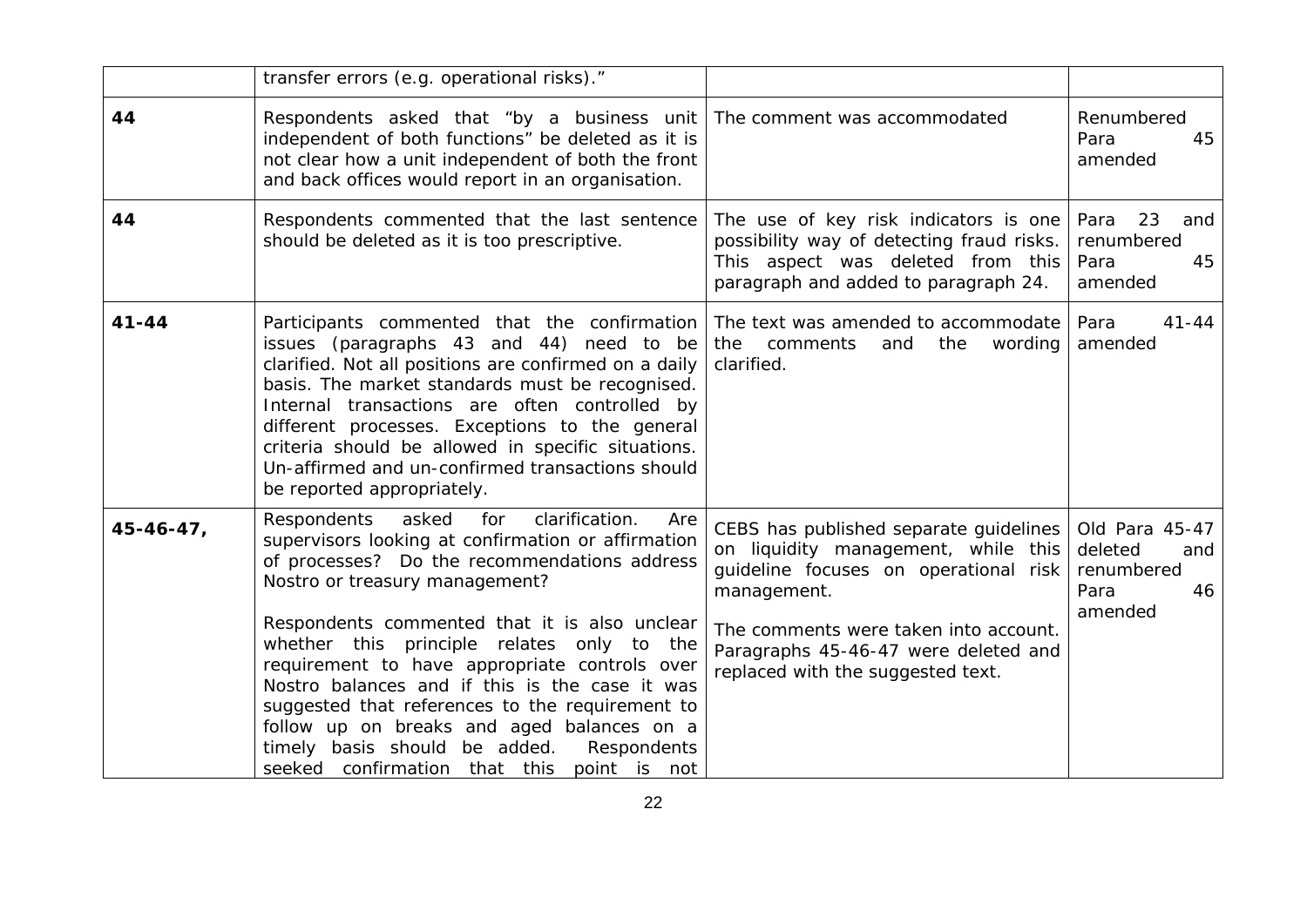|       | intended to cover liquidity management.                                                                                                                                                                                                                                                                                                                                                                                  |                                                                                                                                                                                                                                                                                                                                  |                                                |
|-------|--------------------------------------------------------------------------------------------------------------------------------------------------------------------------------------------------------------------------------------------------------------------------------------------------------------------------------------------------------------------------------------------------------------------------|----------------------------------------------------------------------------------------------------------------------------------------------------------------------------------------------------------------------------------------------------------------------------------------------------------------------------------|------------------------------------------------|
|       | The wording "real-time" should be avoided, as<br>this is not possible.                                                                                                                                                                                                                                                                                                                                                   |                                                                                                                                                                                                                                                                                                                                  |                                                |
|       | It was suggested that paragraphs 45-46-47 be<br>deleted as they are not part of operational risk<br>management and to replace them with the<br>following sentence "Financial institutions should<br>set-up cash reconciliation processes with an<br>appropriate frequency sentence"                                                                                                                                      |                                                                                                                                                                                                                                                                                                                                  |                                                |
| 48    | A distinction should be made<br>between inter-<br>company and intra-company. For the latter,<br>confirmations are often substituted by appropriate<br>control processes.                                                                                                                                                                                                                                                 | The comments were accommodated<br>and the wording clarified.                                                                                                                                                                                                                                                                     | Para<br>47<br>amended<br>and<br>footnote added |
| 49    | It was noted that "Checking of novation<br>agreements may appear very unlikely with certain<br>type of customers located on the buy side or<br>hedges funds" and that "The outsourcing should<br>be more specifically detailed to be included in any<br>control framework"                                                                                                                                               | The guidelines refer to the control<br>functions. Regarding outsourcing the<br>specific CEBS guidelines apply.                                                                                                                                                                                                                   | No change                                      |
| 49,52 | Additional clarification was required on paragraph<br>49 which "sets out the various requirements for<br>the settlement of OTC transactions. With a view<br>to the regulatory initiatives to settle OTC<br>derivatives in future via a central counterparty<br>(CCP), we consider it necessary for the CCP also<br>to satisfy the requirements of the confirmation,<br>settlement and reconciliation processes. In cases | The guidelines do not distinguish<br>between<br>counterparty<br>central<br>settlements and others.<br>For CCP<br>settlements not all the suggested<br>relevant<br>measures<br>be<br>may<br><sub>or</sub><br>applicable. However, if there is no<br>straight through processing into the<br>institutions' systems, there might be | Para<br>48<br>amended, Para<br>51 no change    |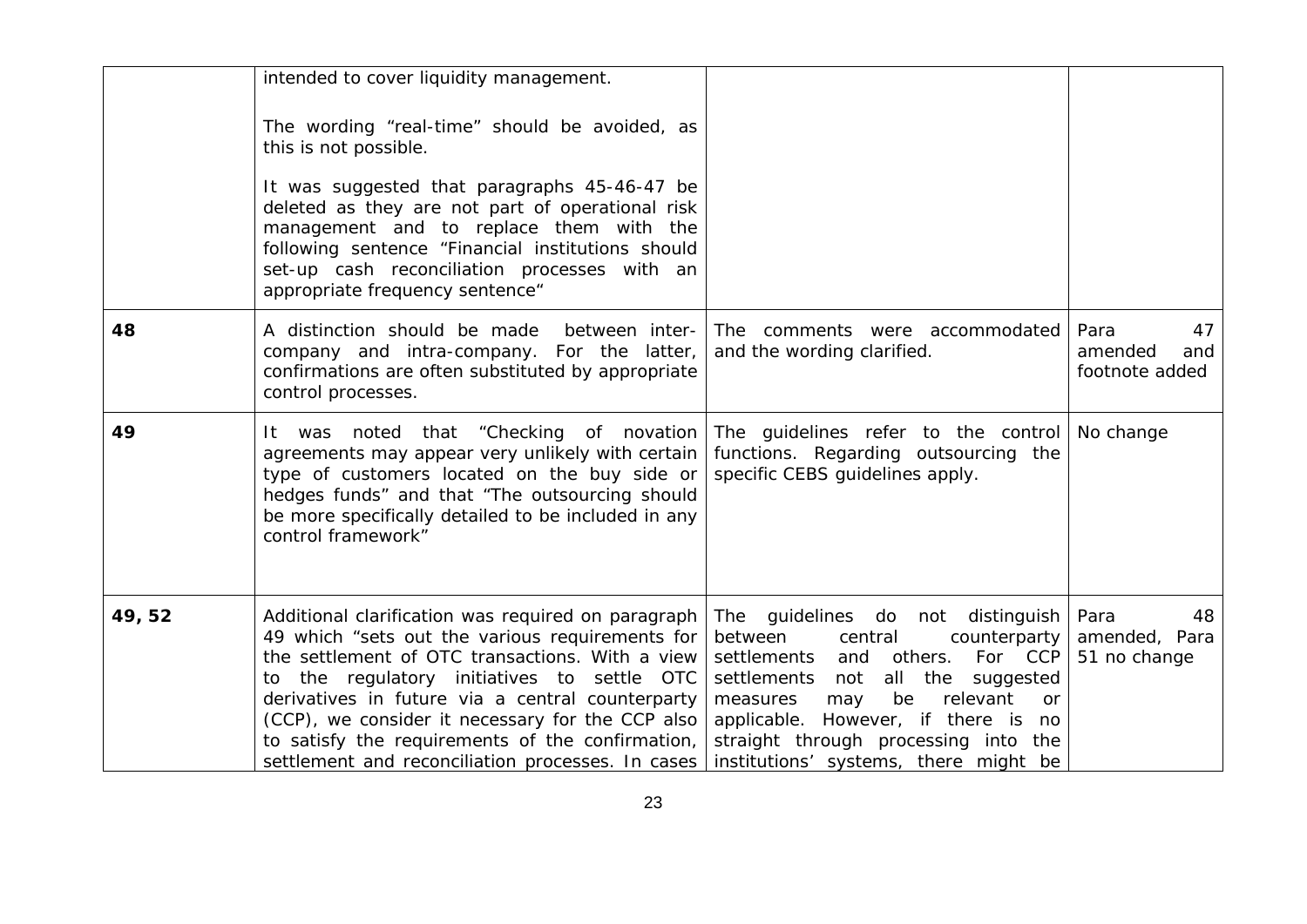|          | where formerly OTC products were settled via a<br>CCP, individual requirements of Principle 11 would<br>not be applicable to the institutions. As we<br>understand it, this would also be the case for<br>certain requirements of Principle 12 (e.g.<br>paragraph 52)."                                                 | the need for specific controls.                                                                                                                                                                                           |                                             |
|----------|-------------------------------------------------------------------------------------------------------------------------------------------------------------------------------------------------------------------------------------------------------------------------------------------------------------------------|---------------------------------------------------------------------------------------------------------------------------------------------------------------------------------------------------------------------------|---------------------------------------------|
| $49 - 3$ | The staffing levels should not be directed by the<br>regulator. The text should be amended to "An<br>function<br>verify".<br>appropriate<br>to<br>And<br>"professional associations" should be exchanged<br>with "industry associations".                                                                               | The<br>text was<br>amended.<br>However,<br>sufficient staffing is crucial in ensuring<br>that the processes can be appropriately<br>performed.                                                                            | Para<br>$48 - 3$<br>amended.                |
| $49 - 4$ | "The use of secure commercial trading platforms<br>capable of preserving a copy of each contract"<br>should be replaced with "firms should retain<br>documentation securely". A commercial trading<br>platform is only one method of achieving the<br>requirement.<br>Such platforms are not in place for all products. | The comment was accommodated; the<br>former text was kept as an example.                                                                                                                                                  | Para<br>$48 - 4$<br>amended.                |
| $49 - 6$ | "We believe that CEBS is referring to failed<br>settlements rather than unsettled transactions as<br>many transactions may not settle for a number of<br>years."                                                                                                                                                        | The comment was accommodated.                                                                                                                                                                                             | Para<br>$48 - 6$<br>amended                 |
| $49 - 7$ | "This should be deleted as outsourcing does not<br>necessarily change the operational risk profile and<br>indeed can offer an enhanced control environment<br>if appropriately managed."                                                                                                                                | Institutions need to be aware of how<br>outsourcing influences their operational<br>risk profile. While outsourcing may<br>some risks,<br>others<br>reduce<br>might<br>increase. Those risks need<br>to be<br>identified. | Para 48-7 and<br>48-8 amended<br>and joined |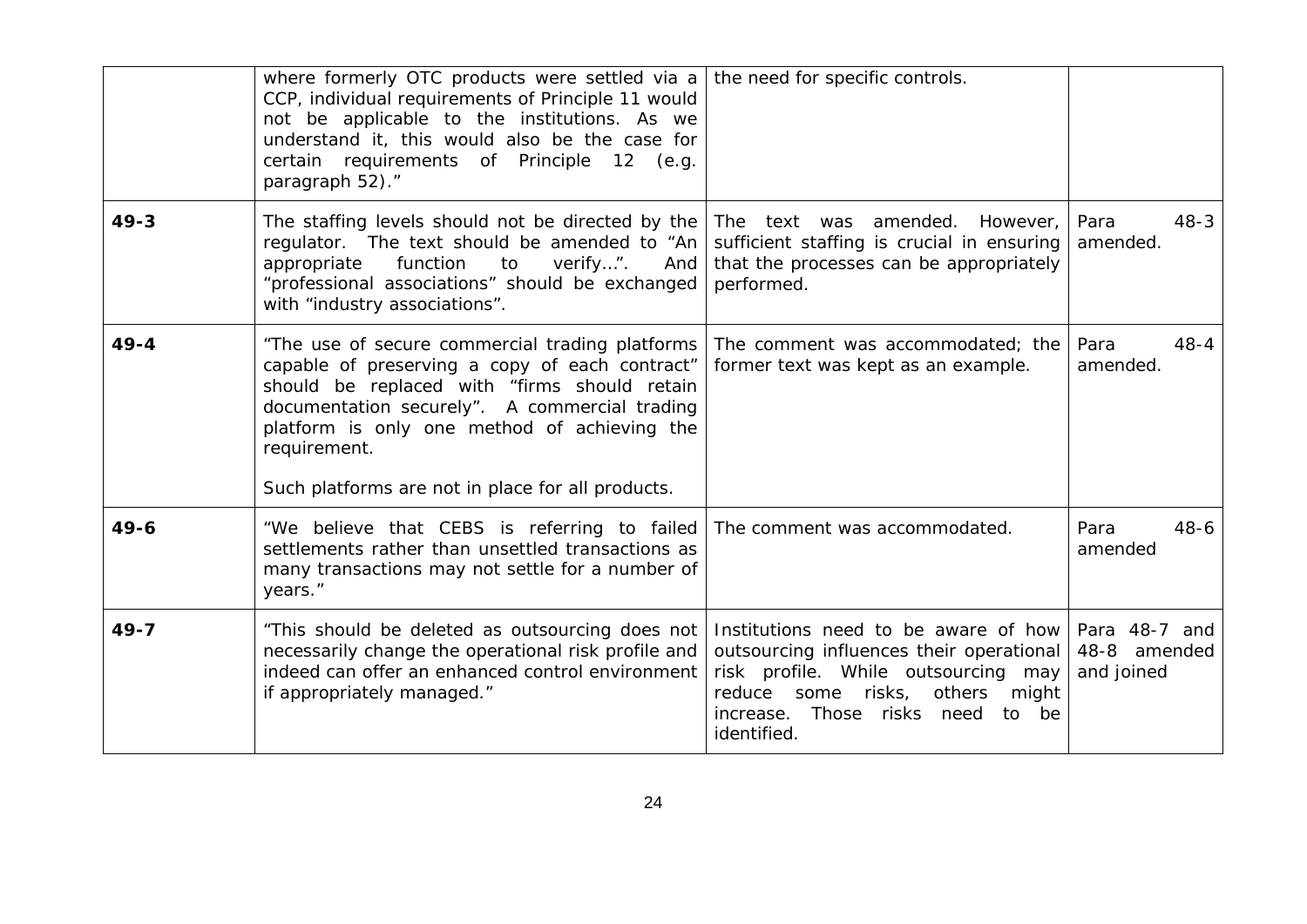| $49 - 8$                      | "This should be deleted as this should be true for<br>all sections of the guidelines."                                                                                                                                                                                                                                                                                                                                                                                                                                                                                                                                                   | As this is quite important, especially<br>considering the volatility of such<br>products, we decided to keep the<br>requirement to report any anomalies.                                         | Para 48-7 and<br>48-8 amended<br>and joined |
|-------------------------------|------------------------------------------------------------------------------------------------------------------------------------------------------------------------------------------------------------------------------------------------------------------------------------------------------------------------------------------------------------------------------------------------------------------------------------------------------------------------------------------------------------------------------------------------------------------------------------------------------------------------------------------|--------------------------------------------------------------------------------------------------------------------------------------------------------------------------------------------------|---------------------------------------------|
| <b>Principle</b><br>12,<br>50 | Comments were made to the effect that margin<br>and collateral calls cannot be traced to a trader,<br>since they are common for some counterparts.<br>However, when an anomaly is identified, financial<br>institutions should be able to produce an audit<br>trail and to trace the issue back to the transaction<br>level and, therefore, to the trader level.                                                                                                                                                                                                                                                                         | clarified<br>The<br>language<br>to<br>was<br>accommodate the comment.                                                                                                                            | Para<br>49<br>amended                       |
| 50                            | The attribution of collaterals and trades to traders<br>or books should be limited to recently traded<br>positions with material market risk, futures being<br>the prime instrument.                                                                                                                                                                                                                                                                                                                                                                                                                                                     | When<br>margins<br>or collaterals<br>are<br>required, the amount may vary over<br>time. As a result, appropriate controls<br>need to be in place, and not just for<br>recently traded positions. | No change                                   |
| 53                            | clarification<br>for<br>Respondents<br>asked<br>of the<br>wording.<br>Additionally, an analysis of the treasury position<br>could be performed instead of an analysis of gross<br>and net cash flows.<br>wording<br>following<br>suggested:<br>The<br>was<br>"Consideration should be given to the analysis of<br>treasury position, on the one hand, and whether<br>these can be understood in the context of the<br>trader mandate, positions and reported P&L, on<br>the other hand. Financial institutions should<br>design and implement a workflow that could<br>ensure appropriate investigation of disputes over<br>collateral." | clarified<br><b>The</b><br>language<br>was<br>to<br>accommodate the comment                                                                                                                      | Para<br>52<br>amended                       |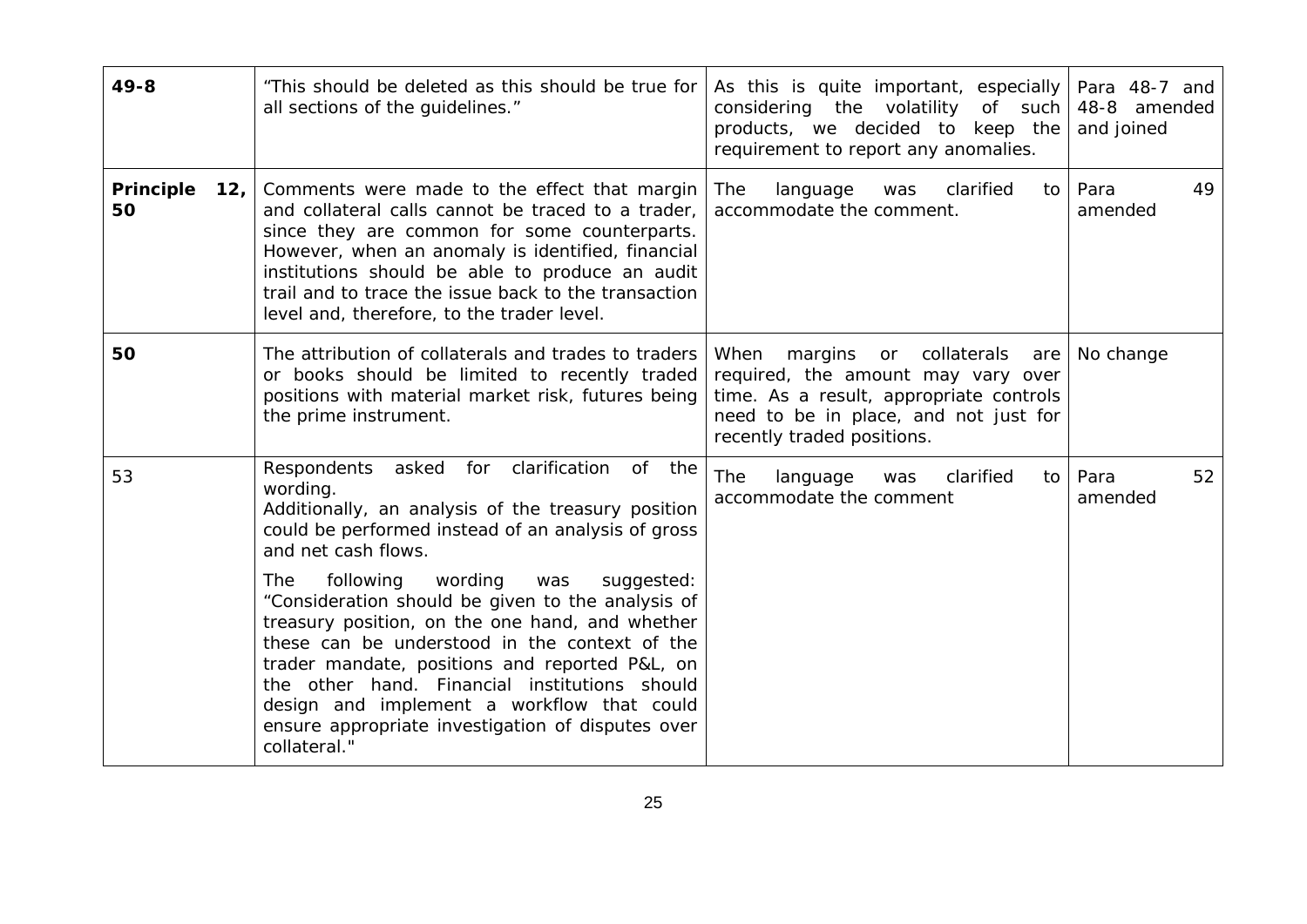| Principle<br>13,<br>54 | The point was made that a detailed breakdown of<br>P&L is not always possible (e.g. correlation<br>products)                                                                                                                                                                                                                                                                                                                                                                                                                                                                                                                                                                                                                                                             | The guidelines require that the aspects  <br>of P&L and its sources be understand.<br>When analysing the P&L institutions<br>may focus on large amounts, while it is<br>not necessary to analyse smaller<br>amounts. The requirement suggested<br>by the comment is not included in this<br>paragraph. The language was clarified. | 54<br>Para<br>amended |
|------------------------|--------------------------------------------------------------------------------------------------------------------------------------------------------------------------------------------------------------------------------------------------------------------------------------------------------------------------------------------------------------------------------------------------------------------------------------------------------------------------------------------------------------------------------------------------------------------------------------------------------------------------------------------------------------------------------------------------------------------------------------------------------------------------|------------------------------------------------------------------------------------------------------------------------------------------------------------------------------------------------------------------------------------------------------------------------------------------------------------------------------------|-----------------------|
| 55                     | "Consideration should be given to the challenges<br>associated with monitoring off-market rates for<br>some over the counter products"                                                                                                                                                                                                                                                                                                                                                                                                                                                                                                                                                                                                                                   | CEBS is aware of such challenges. Off<br>market rates might be identified in the<br>P&L explain process (see also 54).                                                                                                                                                                                                             | No change             |
| 56                     | Respondents suggested replacing<br>"treasury<br>activities" with "trading activities". The Para<br>mixes several functions; those could be assigned<br>to the more specific sections.                                                                                                                                                                                                                                                                                                                                                                                                                                                                                                                                                                                    | The language of the paragraph was<br>clarified                                                                                                                                                                                                                                                                                     | Para<br>56<br>amended |
| 57                     | It was suggested that the frequency of monitoring<br>should be set according to the sensitivity of the<br>books,<br>activities,<br>products or processes<br>institutions<br>should<br>monitored.<br>Financial<br>be<br>responsible for setting the appropriate monitoring<br>frequency, with reference to the proportionality<br>principle. Moreover, examples mentioned in<br>proposition may not be relevant. For instance,<br>provisions should be monitored on a daily, weekly<br>or monthly basis, depending on their sensitivity.<br>Also, it must be noted that for some types of<br>controls, a too short periodicity may give rise to a<br>situation where it becomes impossible to track<br>relevant anomalies, and, therefore, inappropriate<br>risk control. | The principle of proportionality applies<br>to all the guidelines. The examples<br>were deleted.                                                                                                                                                                                                                                   | 57<br>Para<br>amended |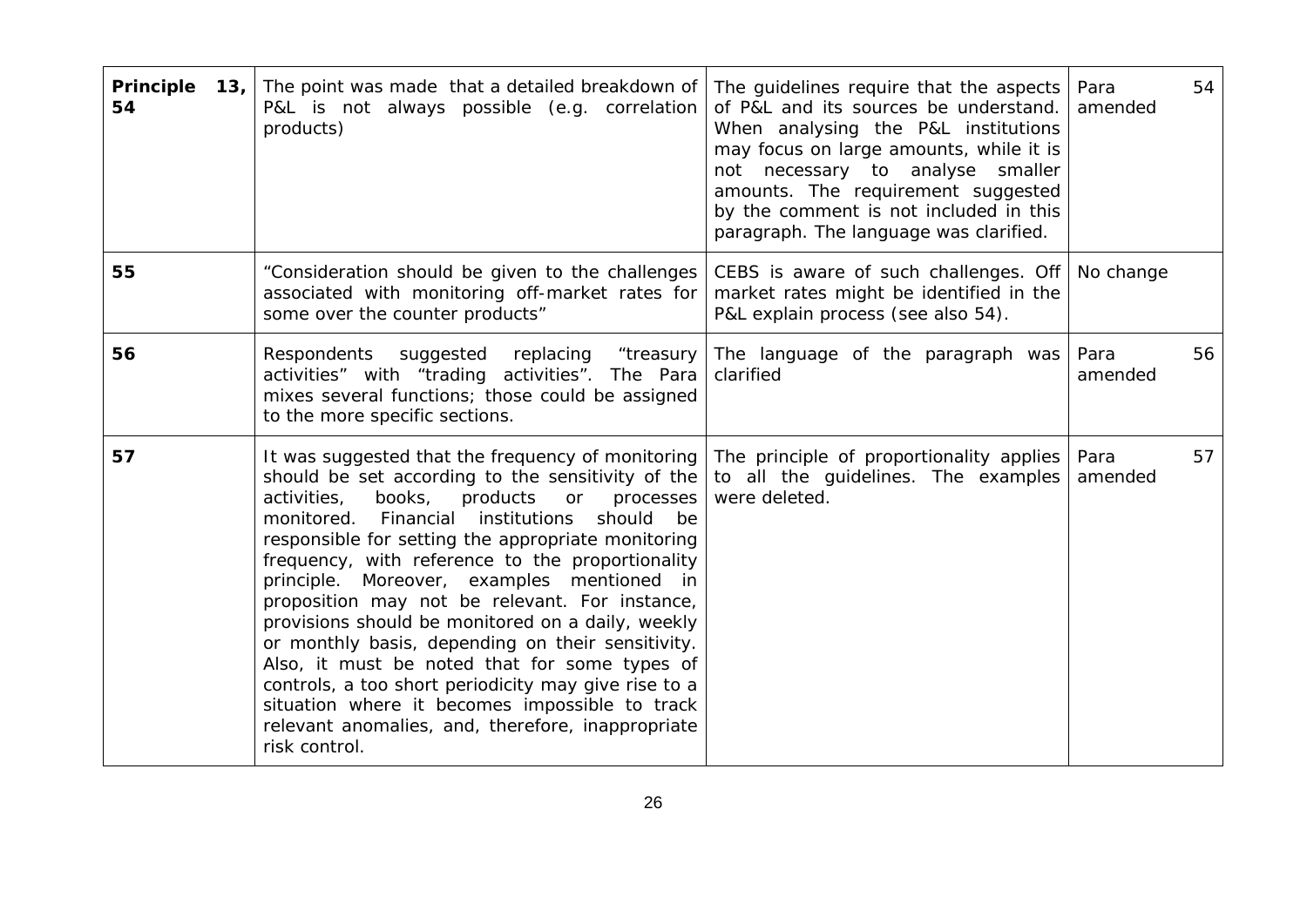| 57                                                 | There should be no granularity in the definition of<br>the level and frequency of control.                                                                                                                                                | The comment was accommodated.                                                                                                                                                                                                                                                                                                       | 57<br>Para<br>amended                                               |
|----------------------------------------------------|-------------------------------------------------------------------------------------------------------------------------------------------------------------------------------------------------------------------------------------------|-------------------------------------------------------------------------------------------------------------------------------------------------------------------------------------------------------------------------------------------------------------------------------------------------------------------------------------|---------------------------------------------------------------------|
| Principle<br>14,<br>59                             | Paragraph 59 asks that limits be set in terms of<br>"Greeks", this is a typical part of market risk<br>management. The guidelines should avoid dealing<br>with controls that are not pertinent to operational<br>risk management.         | The new paragraph 8 addresses those<br>in general. However,<br>issues<br>the<br>comment was accommodated.                                                                                                                                                                                                                           | 59<br>Para<br>amended                                               |
| 59                                                 | It was commented that fraud risk monitoring<br>cannot be done on a real time basis and could, for<br>several reasons, be done more efficiently in an<br>overnight review process. Monitoring at a trader<br>level is not possible either. | Institutions have to ensure that limits<br>are complied with. This is not only an<br>anti-fraud measure, but will also ensure<br>that positions stay within the limits and<br>accordingly comply with the strategy.<br>As a result, limits should be updated in<br>a timely manner. The reference to<br>single traders was deleted. | Para<br>59<br>amended                                               |
| 59                                                 | Respondents asked for clarification as to whether<br>the job of controller comprises the control<br>functions referred to in paragraph 12. If so, then,<br>the controller should also be mentioned in<br>paragraph 12.                    | The monitoring of limits is usually<br>performed by the control functions.                                                                                                                                                                                                                                                          | 59<br>Para<br>and<br>Para<br>13<br>amended                          |
| <b>Principle</b><br>14<br>(Para 58-59)<br>and $67$ | Principle 14 aims to control positions at the level<br>of each trader. This is not practical. Gross<br>positions are booked and controlled on product or<br>at portfolio level.                                                           | The paragraphs have been reviewed to<br>accommodate the comment. However,<br>as rogue trading is usually committed<br>by a single trader, institutions should<br>consider appropriate controls at trader<br>level,<br>taking<br>into<br>account<br>the<br>competencies, including the potential<br>level of risk.                   | Principle<br>14<br>58,<br>and<br>Para<br>59<br>and<br>67<br>amended |
| 58-59                                              | The terms "net amounts" and "gross notional                                                                                                                                                                                               | The wording was clarified by referring   Para 58 and 59                                                                                                                                                                                                                                                                             |                                                                     |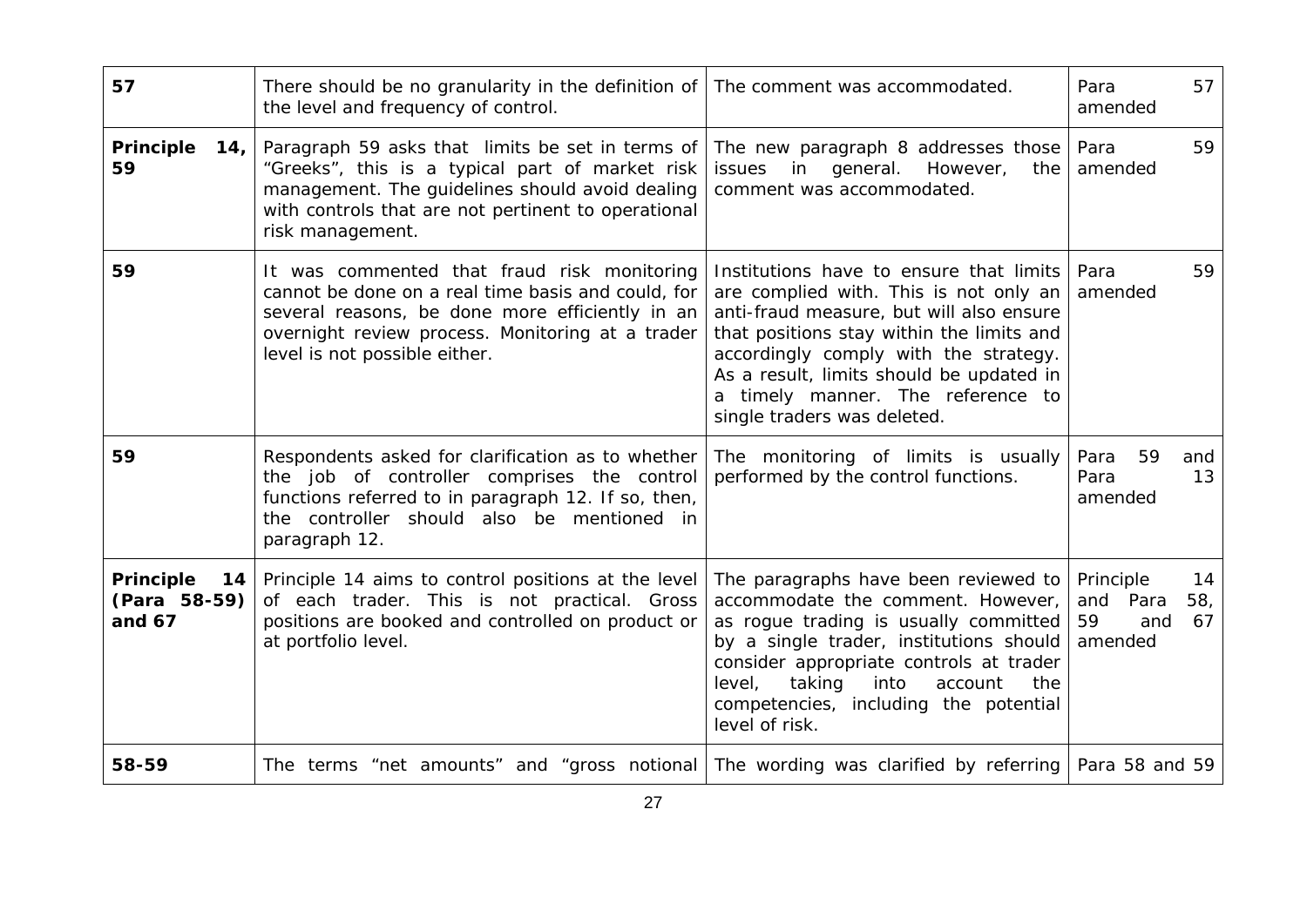|                                       | amounts" should be clarified                                                                                                                                                                                                                                                                                                                                                                                                | to the nominal values (and cumulative<br>nominal values) of the transactions.                                                                                                                                    | amended                           |    |
|---------------------------------------|-----------------------------------------------------------------------------------------------------------------------------------------------------------------------------------------------------------------------------------------------------------------------------------------------------------------------------------------------------------------------------------------------------------------------------|------------------------------------------------------------------------------------------------------------------------------------------------------------------------------------------------------------------|-----------------------------------|----|
| Principle 15                          | It was suggested that the aspect of system<br>maintenance be added to the guideline.                                                                                                                                                                                                                                                                                                                                        | The comment was accommodated                                                                                                                                                                                     | Principle<br>amended              | 15 |
| 62                                    | It was suggested that the wording be changed, as<br>the old wording would require the use of<br>biometric devices and this may not be possible in<br>all jurisdictions: "the level of security of these<br>systems should be regularly tested and monitored<br>in order to prevent non-authorized access".                                                                                                                  | The comment was accommodated                                                                                                                                                                                     | Para<br>amended                   | 62 |
| 4. Internal reporting system          |                                                                                                                                                                                                                                                                                                                                                                                                                             |                                                                                                                                                                                                                  |                                   |    |
| Principle 16                          |                                                                                                                                                                                                                                                                                                                                                                                                                             | Order of paragraphs changed                                                                                                                                                                                      | Order of par 63<br>and<br>changed | 64 |
| Principle<br>17 <sub>1</sub><br>65-69 | Respondents asked<br><b>CEBS</b><br>suggest<br>to<br>an<br>appropriate level of granularity.                                                                                                                                                                                                                                                                                                                                | As stated in Para. 66, information<br>needs differ among the recipients. This<br>also depends on the complexity and<br>size of the business. The reporting<br>framework has to be defined by the<br>institution. | No change                         |    |
| 66                                    | The point was made that reports aiming to detect<br>operational risks in market-related activities<br>should be produced under the aegis of the control<br>functions, rather than by the control functions.<br>Some reports cannot be directly produced by<br>control functions. However, in these cases,<br>functions should design, specify<br>control<br>and<br>and<br>should<br>control<br>the<br>reports<br>be<br>held | In some cases, the business unit may<br>provide the data needed for the report,<br>or create the report. The comment was<br>accommodated.                                                                        | Para<br>amended                   | 66 |